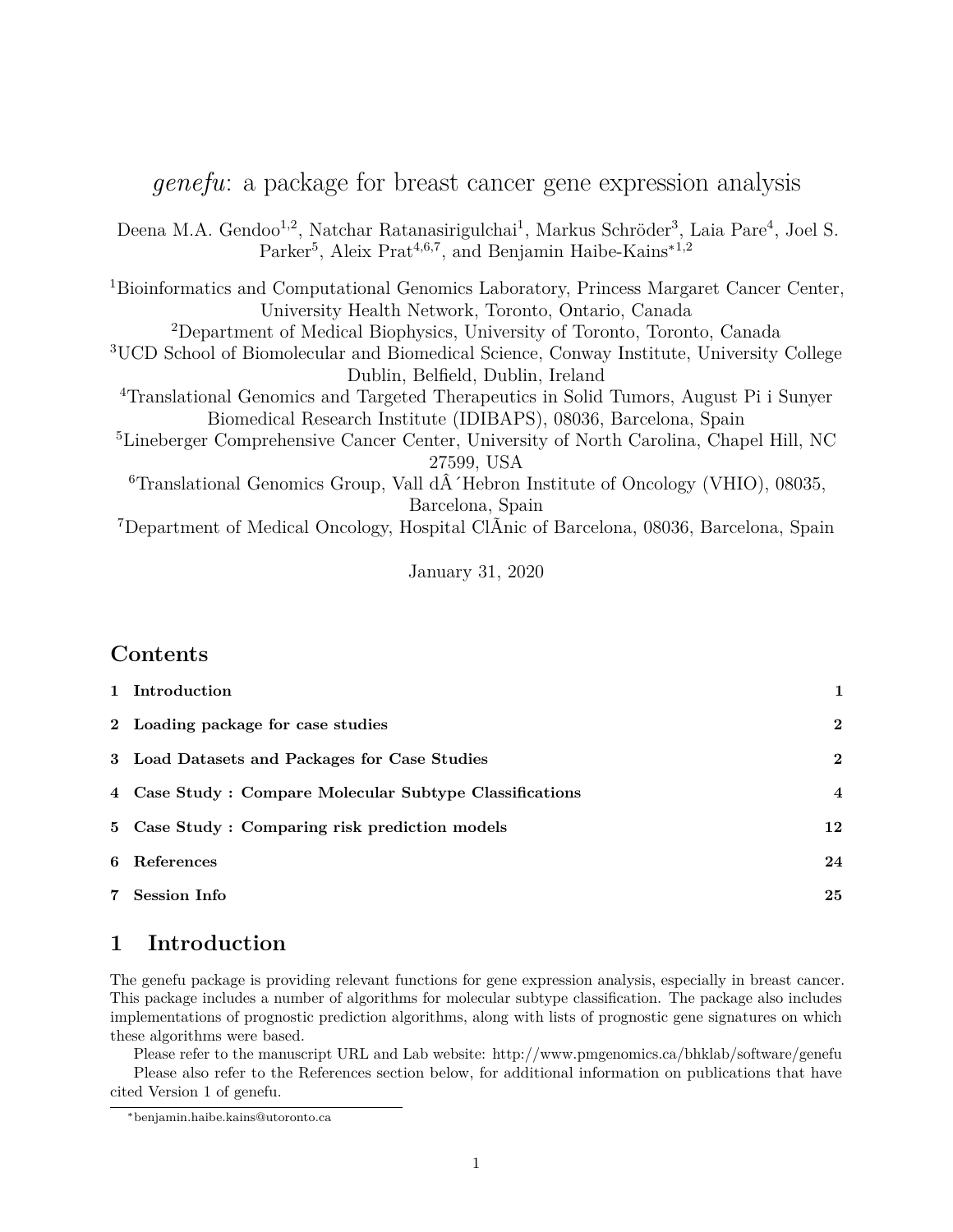## **2 Loading package for case studies**

First we load the genefu into the workspace. The package is publicly available and can be installed from Bioconductor version 2.8 or higher in R version 2.13.0 or higher.

To install the genefu package:

```
knitr::opts_chunk$set(eval=TRUE,cache=TRUE)
source("http://bioconductor.org/biocLite.R")
biocLite("genefu")
```
For computing the risk scores, estimates of the performance of the risk scores, combining the estimates and comparing the estimates we have to load the genefu and survcomp packages into the workspace. We also load all the packages we need to conduct the case studies.

```
library(genefu)
library(xtable)
library(rmeta)
library(Biobase)
library(caret)
```
## **3 Load Datasets and Packages for Case Studies**

The following case study compares risk prediction models. This includes computing risk scores, computing estimates of the performance of the risk scores, as well as combining the estimates and comparing them.

The five data sets that we use in the case study are publicly available as experimental data packages on Bioconductor.org. In particular we used:

breastCancerMAINZ: bioconductor.org/packages/release/data/experiment/html/breastCancerMAINZ.html

breastCancerUPP: bioconductor.org/packages/release/data/experiment/html/breastCancerUPP.html

breastCancerUNT: bioconductor.org/packages/release/data/experiment/html/breastCancerUNT.html

breastCancerNKI: bioconductor.org/packages/release/data/experiment/html/breastCancerNKI.html

breastCancerTRANSBIG: bioconductor.org/packages/release/data/experiment/html/breastCancerTRANSBIG.html

Please Note: We don't use the breastCancerVDX experimental package in this case study since it has been used as training data set for GENIUS. Please refer to Haibe-Kains et al, 2010. The breastCancerVDX is found at the following link:

breastCancerVDX: http://www.bioconductor.org/packages/release/data/experiment/html/breastCancerVDX.html

These experimental data packages can be installed from Bioconductor version 2.8 or higher in R version 2.13.0 or higher. For the experimental data packages the commands for installing the data sets are:

```
source("http://www.bioconductor.org/biocLite.R")
biocLite("breastCancerMAINZ")
biocLite("breastCancerTRANSBIG")
biocLite("breastCancerUPP")
biocLite("breastCancerUNT")
biocLite("breastCancerNKI")
```
And to load the packages into R, please use the following commands: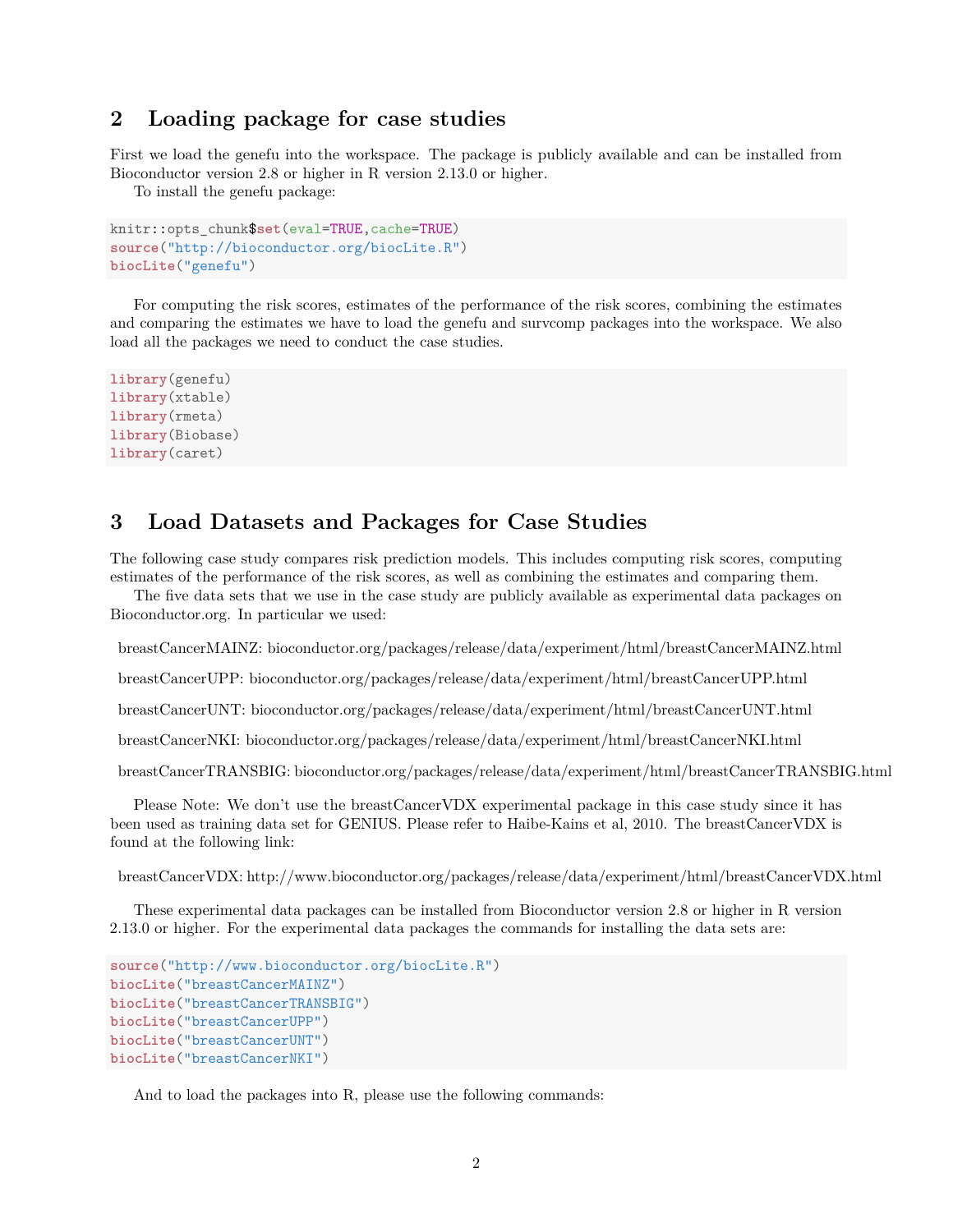| Dataset         | Patients $[\#]$ | $ER + \lceil \# \rceil$ | $HER2 + \lceil # \rceil$ | Age  years | Grade $[1/2/3]$ | Platform     |
|-----------------|-----------------|-------------------------|--------------------------|------------|-----------------|--------------|
| <b>MAINZ</b>    | 200             | 155                     | 23                       | 25-90      | 29/136/35       | HGU133A      |
| <b>TRANSBIG</b> | 198             | 123                     | 35                       | 24-60      | 30/83/83        | HGU133A      |
| <b>UPP</b>      | 251             | 175                     | 46                       | 28-93      | 67/128/54       | HGU133AB     |
| <b>UNT</b>      | 137             | 94                      | 21                       | 24-73      | 32/51/29        | HGU133AB     |
| NKI             | 337             | 212                     | 53                       | 26-62      | 79/109/149      | Agilent      |
| Overall         | 1123            | 759                     | 178                      | 25-73      | 237/507/350     | Affy/Agilent |

Table 1: Detailed overview for the data sets used in the case study

**library**(breastCancerMAINZ) **library**(breastCancerTRANSBIG) **library**(breastCancerUPP) **library**(breastCancerUNT) **library**(breastCancerNKI)

Table1 shows an overview of the data sets and the patients (n=1123). Information on ER and HER2 status, as well as patient ages (range of patient ages per dataset) has been extracted from the phenotype (pData) of the corresponding dataset under the Gene Expression Omnibus (GEO). The corresponding GEO accession numbers of the Mainz, Transbig, UPP, and UNT datasets are GSE11121,GSE7390,GSE3494, and GSE2990 respectively. Data was also obtained from the publication supplementary information for the NKI dataset.

For analysis involving molecular subtyping classifications [Section 4], we perform molecular subtyping on each of the datasets seperatly, after the removal of duplicate patients in the datasets.

For analysis comparing risk prediction models and determining prognosis [Section 5], we selected from those 1123 breast cancer patients only the patients that are node negative and didn't receive any treatment (except local radiotherapy), which results in 713 patients [please consult Section 5 for more details] .

Since there are duplicated patients in the five data sets, we first have to identify the duplicated patients and we subsequently store them in a vector.

```
data(breastCancerData)
cinfo <- colnames(pData(mainz7g))
data.all <- c("transbig7g"=transbig7g, "unt7g"=unt7g, "upp7g"=upp7g,
              "mainz7g"=mainz7g, "nki7g"=nki7g)
idtoremove.all <- NULL
duplres <- NULL
## No overlaps in the MainZ and NKI datasets.
## Focus on UNT vs UPP vs TRANSBIG
demo.all <- rbind(pData(transbig7g), pData(unt7g), pData(upp7g))
dn2 <- c("TRANSBIG", "UNT", "UPP")
## Karolinska
## Search for the VDXKIU, KIU, UPPU series
ds2 <- c("VDXKIU", "KIU", "UPPU")
demot <- demo.all[complete.cases(demo.all[ , c("series")]) & is.element(demo.all[ , "series"], ds2), ]
# Find the duplicated patients in that series
duplid <- sort(unique(demot[duplicated(demot[ , "id"]), "id"]))
duplrest <- NULL
for(i in 1:length(duplid)) {
```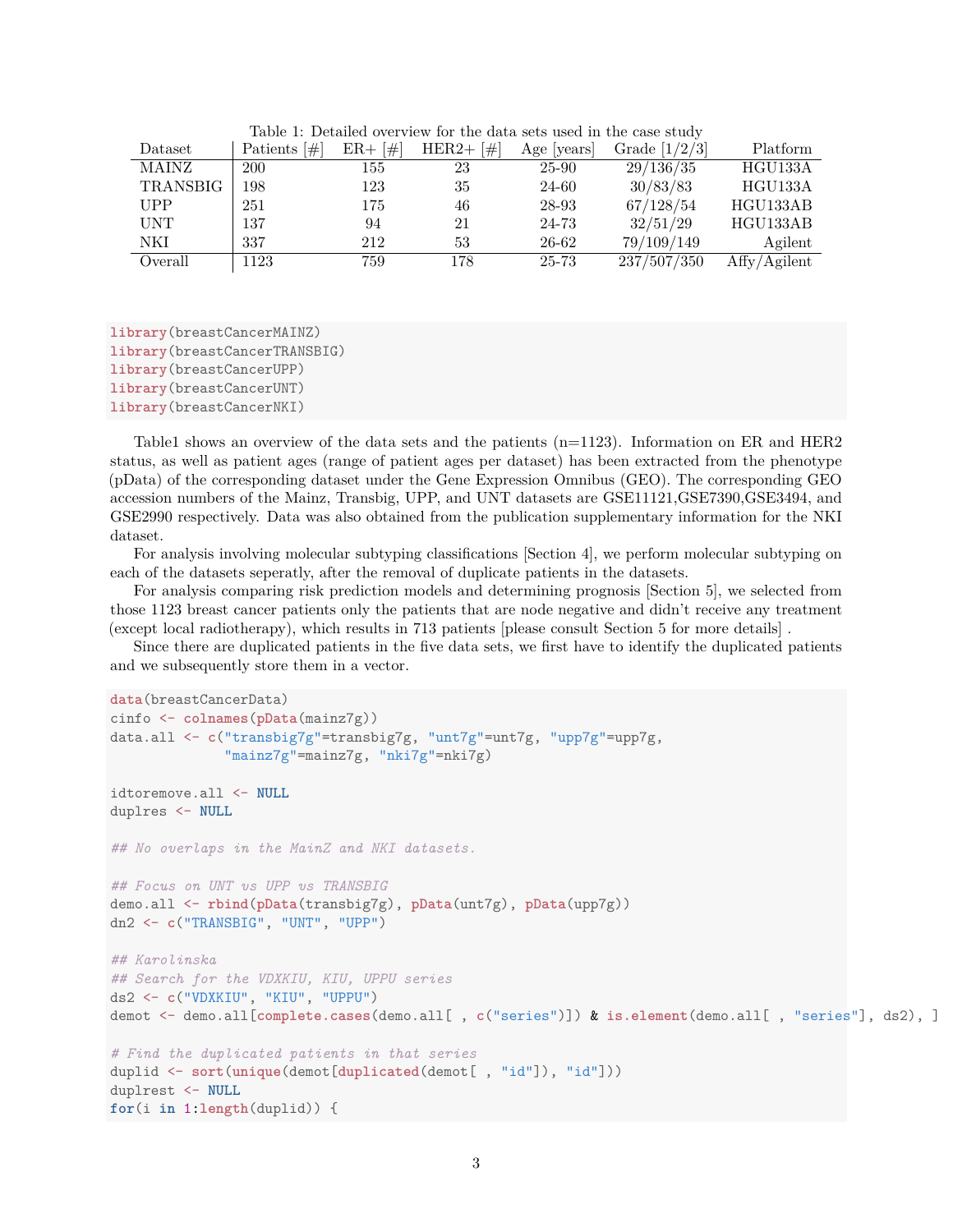```
tt <- NULL
  for(k in 1:length(dn2)) {
    myx <- sort(row.names(demot)[complete.cases(demot[ , c("id", "dataset")]) &
                                   demot[, "id"] == duplid[i] & demot[, "dataset"] == dn2[k]])
    if(length(myx) > 0) { tt \leftarrow c(tt, myx) }
  }
  duplrest <- c(duplrest, list(tt))
}
names(duplrest) <- duplid
duplres <- c(duplres, duplrest)
## Oxford
## Search for the VVDXOXFU, OXFU series
ds2 <- c("VDXOXFU", "OXFU")
demot <- demo.all[complete.cases(demo.all[ , c("series")]) & is.element(demo.all[ , "series"], ds2), ]
# Find the duplicated patients in that series
duplid <- sort(unique(demot[duplicated(demot[ , "id"]), "id"]))
duplrest <- NULL
for(i in 1:length(duplid)) {
 tt <- NULL
  for(k in 1:length(dn2)) {
    myx <- sort(row.names(demot)[complete.cases(demot[ , c("id", "dataset")]) &
                                   demot[, "id"] == duplid[i] & demot[, "dataset"] == dn2[k]])
    if(length(myx) > 0) { t t < -c(tt, myx) }}
  duplrest <- c(duplrest, list(tt))
}
names(duplrest) <- duplid
duplres <- c(duplres, duplrest)
## Full set duplicated patients
duPL <- sort(unlist(lapply(duplres, function(x) { return(x[-1]) } )))
```
# **4 Case Study : Compare Molecular Subtype Classifications**

We now perform molecular subtyping on each of the datasets. Here, we perform subtyping using the PAM50 as well as the SCMOD2 subtyping algorithms.

```
dn <- c("transbig", "unt", "upp", "mainz", "nki")
dn.platform <- c("affy", "affy", "affy", "affy", "agilent")
res <- ddemo.all <- ddemo.coln <- NULL
for(i in 1:length(dn)) {
  ## load dataset
 dd <- get(data(list=dn[i]))
  #Remove duplicates identified first
  message("obtained dataset!")
  #Extract expression set, pData, fData for each dataset
  ddata <- t(exprs(dd))
```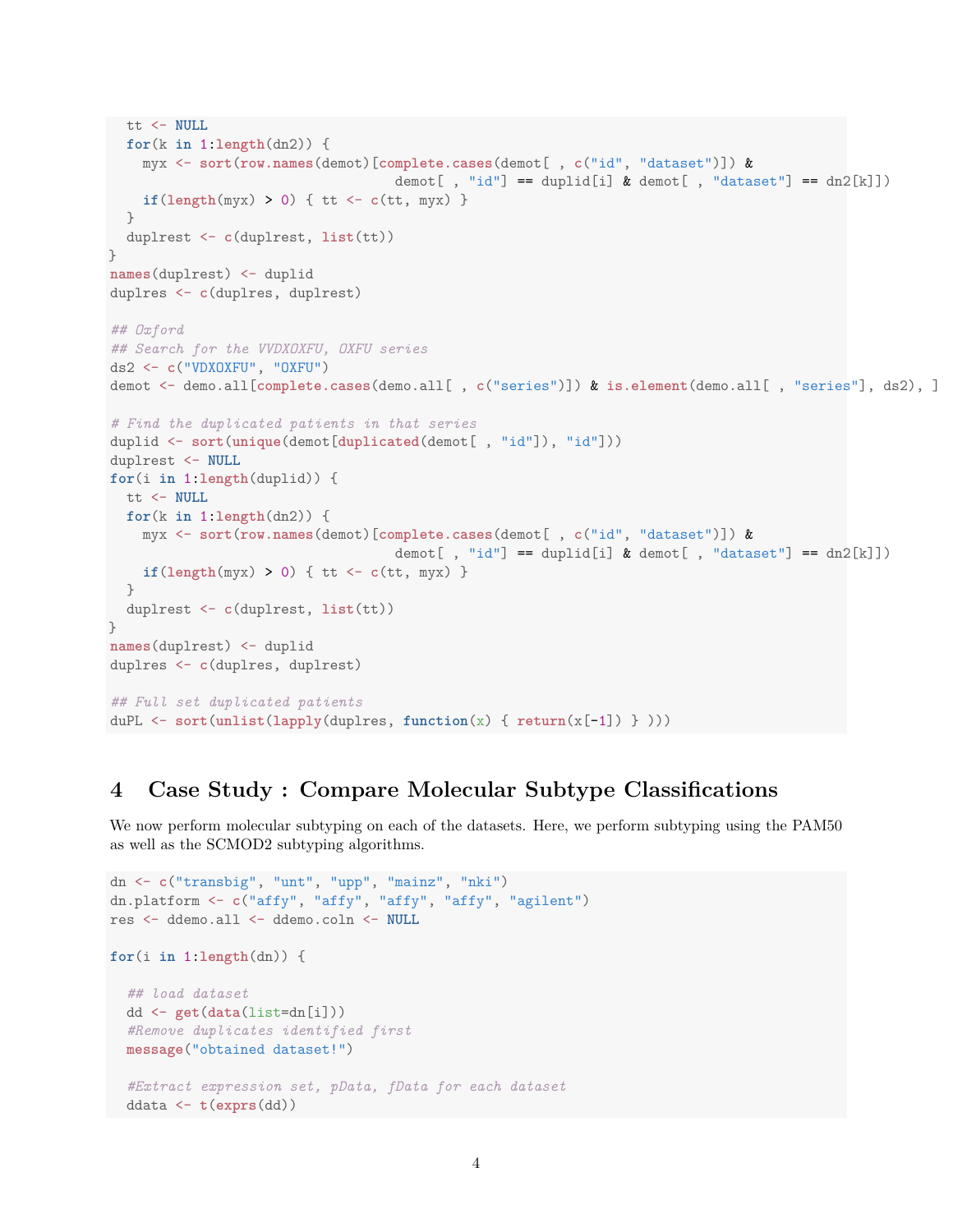```
ddemo <- phenoData(dd)@data
if(length(intersect(rownames(ddata),duPL))>0)
{
ddata<-ddata[-which(rownames(ddata) %in% duPL),]
ddemo<-ddemo[-which(rownames(ddemo) %in% duPL),]
\lambdadannot <- featureData(dd)@data
# MOLECULAR SUBTYPING
# Perform subtyping using scmod2.robust
# scmod2.robust: List of parameters defining the subtype clustering model
# (as defined by Wirapati et al)
# OBSOLETE FUNCTION CALL - OLDER VERSIONS OF GENEFU
# SubtypePredictions<-subtype.cluster.predict(sbt.model=scmod2.robust,data=ddata,
# annot=dannot,do.mapping=TRUE,verbose=TRUE)
# CURRENT FUNCTION CALL - NEWEST VERSION OF GENEFU
SubtypePredictions<-molecular.subtyping(sbt.model = "scmod2",data = ddata,
                                      annot = dannot, do.mapping = TRUE)#Get sample counts pertaining to each subtype
table(SubtypePredictions$subtype)
#Select samples pertaining to Basal Subtype
Basals<-names(which(SubtypePredictions$subtype == "ER-/HER2-"))
#Select samples pertaining to HER2 Subtype
HER2s<-names(which(SubtypePredictions$subtype == "HER2+"))
#Select samples pertaining to Luminal Subtypes
LuminalB<-names(which(SubtypePredictions$subtype == "ER+/HER2- High Prolif"))
LuminalA<-names(which(SubtypePredictions$subtype == "ER+/HER2- Low Prolif"))
#ASSIGN SUBTYPES TO EVERY SAMPLE, ADD TO THE EXISTING PHENODATA
ddemo$SCMOD2<-SubtypePredictions$subtype
ddemo[LuminalB,]$SCMOD2<-"LumB"
ddemo[LuminalA,]$SCMOD2<-"LumA"
ddemo[Basals,]$SCMOD2<-"Basal"
ddemo[HER2s,]$SCMOD2<-"Her2"
# Perform subtyping using PAM50
# Matrix should have samples as ROWS, genes as COLUMNS
# rownames(dannot)<-dannot$probe<-dannot$EntrezGene.ID
# OLDER FUNCTION CALL
# PAM50Preds<-intrinsic.cluster.predict(sbt.model=pam50,data=ddata,
# annot=dannot,do.mapping=TRUE,verbose=TRUE)
# NEWER FUNCTION CALL BASED ON MOST RECENT VERSION
PAM50Preds<-molecular.subtyping(sbt.model = "pam50",data=ddata,
                                    annot=dannot,do.mapping=TRUE)
```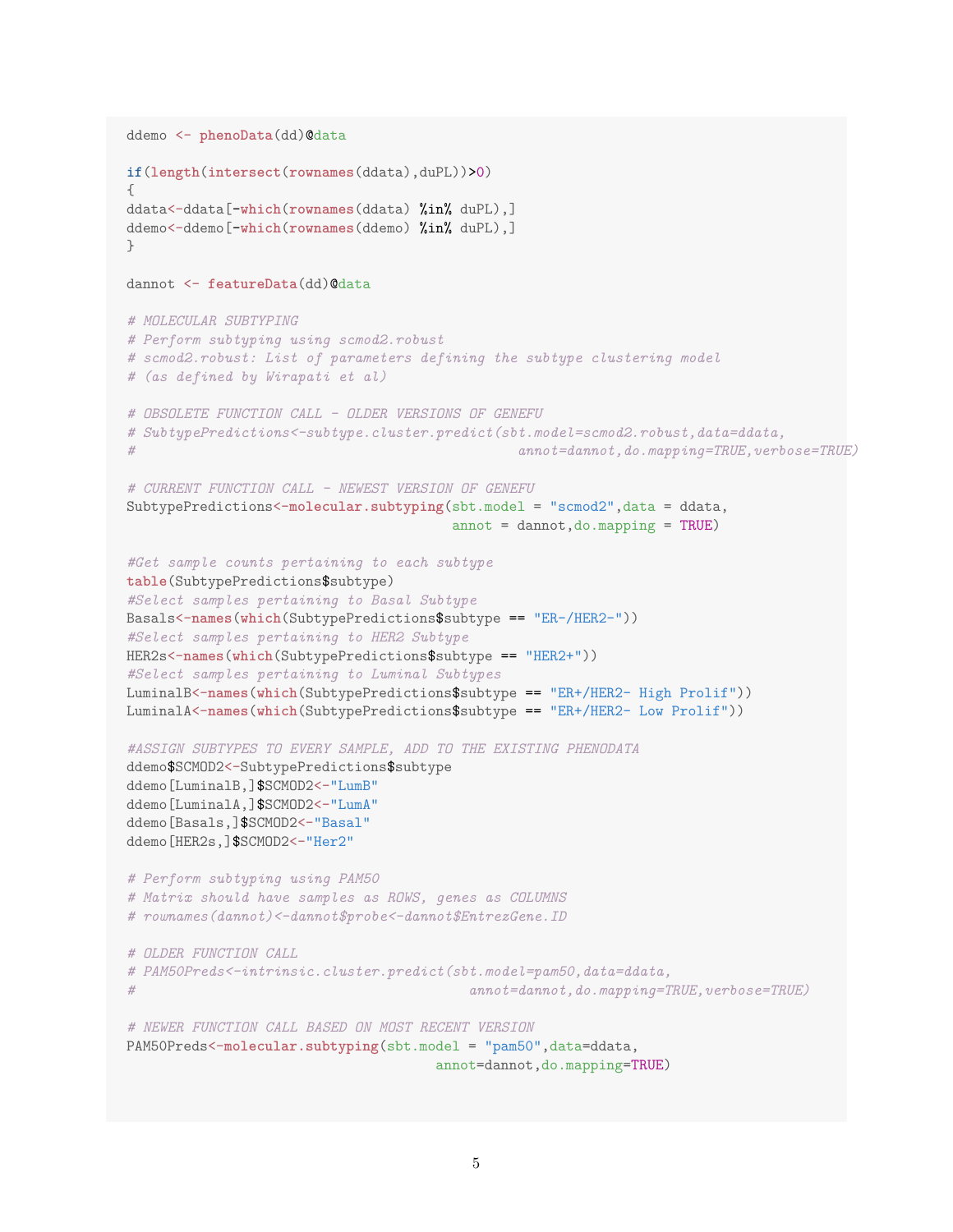```
table(PAM50Preds$subtype)
  ddemo$PAM50<-PAM50Preds$subtype
  LumA<-names(PAM50Preds$subtype)[which(PAM50Preds$subtype == "LumA")]
  LumB<-names(PAM50Preds$subtype)[which(PAM50Preds$subtype == "LumB")]
  ddemo[LumA,]$PAM50<-"LumA"
  ddemo[LumB,]$PAM50<-"LumB"
  ddemo.all <- rbind(ddemo, ddemo.all)
}
## obtained dataset!
## obtained dataset!
## obtained dataset!
## obtained dataset!
## obtained dataset!
```
We can compare the performance of both molecular subtyping methods and determine how concordant subtype predictions are across the global population. We first generate a confusion matrix of the subtype predictions.

```
# Obtain the subtype prediction counts for PAM50
table(ddemo.all$PAM50)
##
## Basal Her2 LumB LumA Normal
## 161 116 306 398 38
Normals<-rownames(ddemo.all[which(ddemo.all$PAM50 == "Normal"),])
# Obtain the subtype prediction counts for SCMOD2
table(ddemo.all$SCMOD2)
##
## Basal Her2 LumA LumB
## 184 118 434 283
ddemo.all$PAM50<-as.character(ddemo.all$PAM50)
# We compare the samples that are predicted as pertaining to a molecular subtyp
# We ignore for now the samples that predict as 'Normal' by PAM50
confusionMatrix(factor(ddemo.all[-which(rownames(ddemo.all) %in% Normals),]$SCMOD2),
              factor(ddemo.all[-which(rownames(ddemo.all) %in% Normals),]$PAM50))
## Confusion Matrix and Statistics
##
## Reference
## Prediction Basal Her2 LumA LumB
## Basal 151 16 2 4
## Her2 6 84 4 22
## LumA 1 4 361 43
## LumB 3 12 31 237
##
## Overall Statistics
##
## Accuracy : 0.8491
## 95% CI : (0.8252, 0.871)
```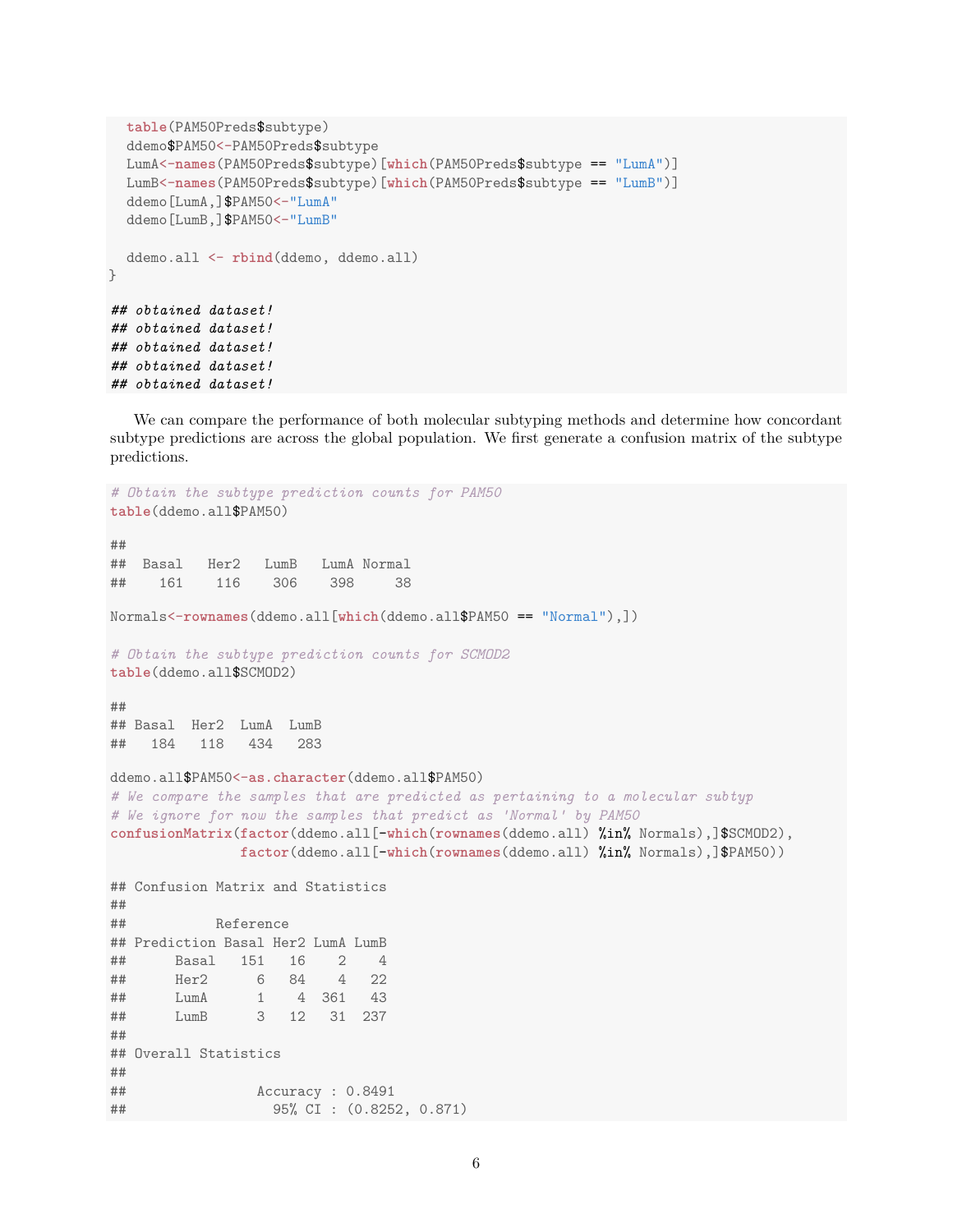```
## No Information Rate : 0.4057
## P-Value [Acc > NIR] : <2e-16
##
## Kappa : 0.7838
##
## Mcnemar's Test P-Value : 0.1285
##
## Statistics by Class:
##
## Class: Basal Class: Her2 Class: LumA Class: LumB
## Sensitivity 0.9379 0.72414 0.9070 0.7745
## Specificity 0.9732 0.96301 0.9177 0.9319
## Pos Pred Value 0.8728 0.72414 0.8826 0.8375
## Neg Pred Value 0.9876 0.96301 0.9353 0.9011
## Prevalence 0.1641 0.11825 0.4057 0.3119
## Detection Rate 0.1539 0.08563 0.3680 0.2416
## Detection Prevalence 0.1764 0.11825 0.4169 0.2885
## Balanced Accuracy 0.9555 0.84357 0.9124 0.8532
```
From these results, the concordance of the predictions between these models is around 85 percent. We can also compare the survival of patients for each subtype. We plot the surival curves of patients by subtype, based on each molecular classification algorithm

```
# http://www.inside-r.org/r-doc/survival/survfit.coxph
library(survival)
ddemo<-ddemo.all
data.for.survival.SCMOD2 <- ddemo[,c("e.os", "t.os", "SCMOD2","age")]
data.for.survival.PAM50 <- ddemo[,c("e.os", "t.os", "PAM50","age")]
# Remove patients with missing survival information
data.for.survival.SCMOD2 <- data.for.survival.SCMOD2[complete.cases(data.for.survival.SCMOD2),]
data.for.survival.PAM50 <- data.for.survival.PAM50[complete.cases(data.for.survival.PAM50),]
days.per.month <- 30.4368
days.per.year <- 365.242
data.for.survival.PAM50$months_to_death <- data.for.survival.PAM50$t.os / days.per.month
data.for.survival.PAM50$vital_status <- data.for.survival.PAM50$e.os == "1"
surv.obj.PAM50 <- survfit(Surv(data.for.survival.PAM50$months_to_death,
                               data.for.survival.PAM50$vital_status) ~ data.for.survival.PAM50$PAM50)
data.for.survival.SCMOD2$months_to_death <- data.for.survival.SCMOD2$t.os / days.per.month
data.for.survival.SCMOD2$vital_status <- data.for.survival.SCMOD2$e.os == "1"
surv.obj.SCMOD2 <- survfit(Surv(
  data.for.survival.SCMOD2$months_to_death,
  data.for.survival.SCMOD2$vital_status) ~ data.for.survival.SCMOD2$SCMOD2)
message("KAPLAN-MEIR CURVE - USING PAM50")
## KAPLAN-MEIR CURVE - USING PAM50
# survMisc::autoplot(surv.obj.PAM50, title="Survival curves PAM50", censSize=0)$plot +
   # scale_colour_manual(name="Strata", values=c("black", "green", "blue", "red"))
plot(main = "Surival Curves PAM50", surv.obj.PAM50,
```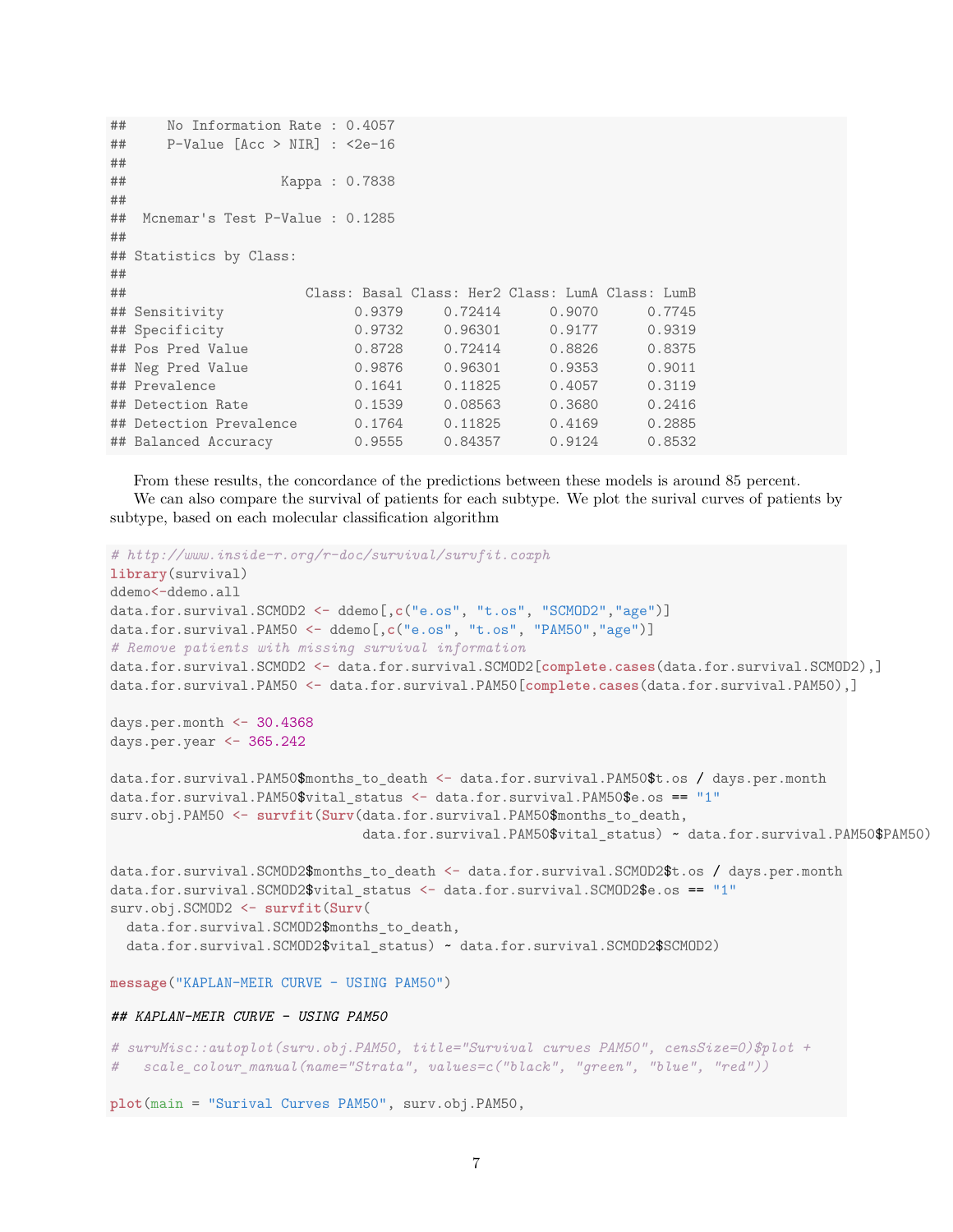```
col =c("#006d2c", "#8856a7","#a50f15", "#08519c", "#000000"),lty = 1,lwd = 3,
     xlab = "Time (months)",ylab = "Probability of Survival")
legend("topright",
      fill = c("#006d2c", "#8856a7","#a50f15", "#08519c", "#000000"),
       legend = c("Basal","Her2","LumA","LumB","Normal"),bty = "n")
```


**Surival Curves PAM50**

**message**("KAPLAN-MEIR CURVE - USING SCMOD2")

### *## KAPLAN-MEIR CURVE - USING SCMOD2*

*# survMisc::autoplot(surv.obj.SCMOD2, title="Survival curves SCMOD2", censSize=0)\$plot + # scale\_colour\_manual(name="Strata", values=c("black", "green", "blue"))*

**plot**(main = "Surival Curves SCMOD2", surv.obj.SCMOD2,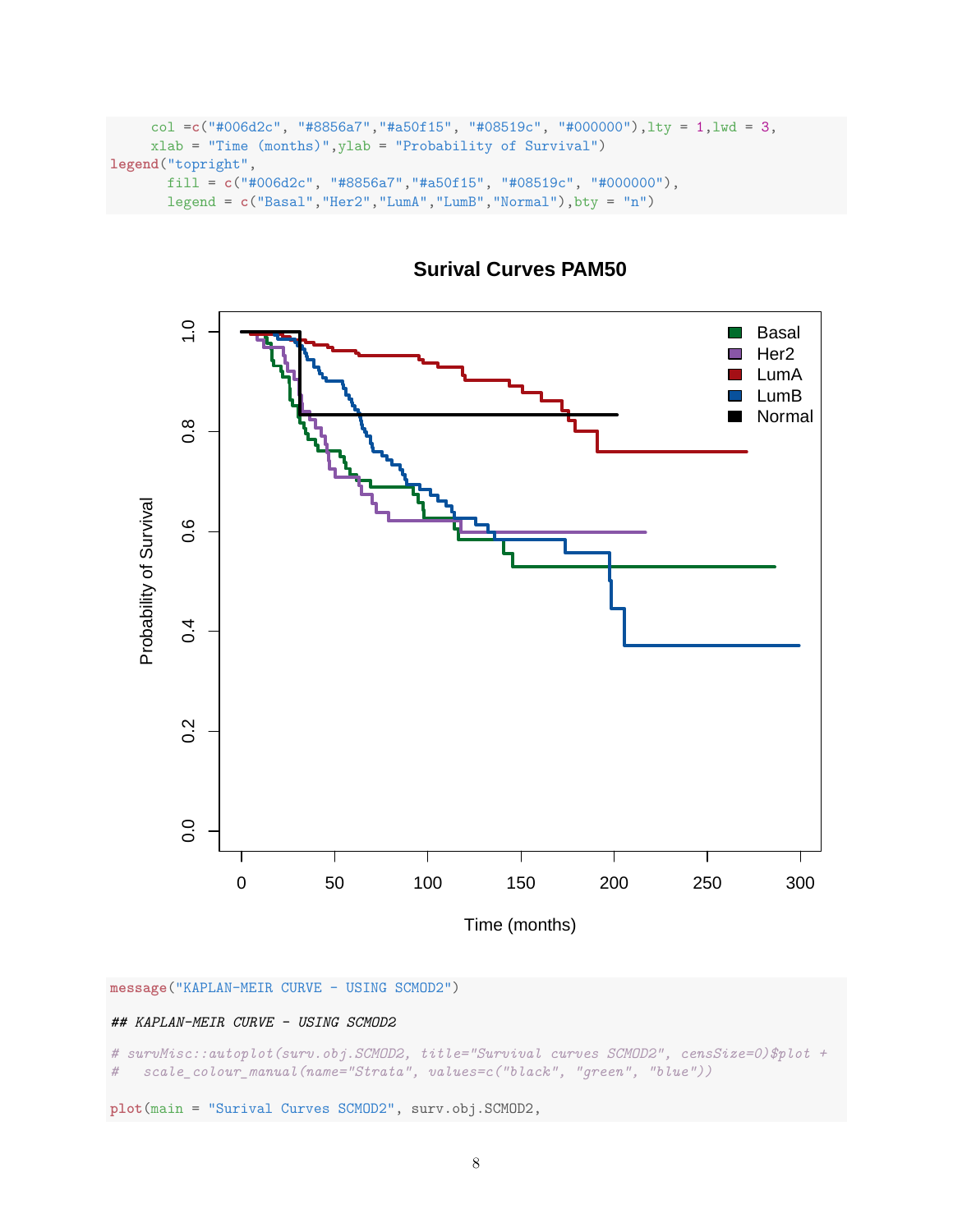```
col =c("#006d2c", "#8856a7","#a50f15", "#08519c"),lty = 1,lwd = 3,
     xlab = "Time (months)",ylab = "Probability of Survival")
legend("topright",
      fill = c("#006d2c", "#8856a7","#a50f15", "#08519c"),
      legend = c("Basal","Her2","LumA","LumB"),bty = "n")
```


# **Surival Curves SCMOD2**

*## GENERATE A OVERLAYED PLOT OF SURVIVAL CURVES* **message**("Overlayed Surival Plots based on PAM50 and SCMOD2")

*## Overlayed Surival Plots based on PAM50 and SCMOD2*

*## Basal Her2 LuminalA LuminalB Normal* **plot**(surv.obj.PAM50,col =**c**("#006d2c", "#8856a7","#a50f15", "#08519c", "#000000"),lty = 1,lwd = 3,  $x$ lab = "Time (months)", ylab = "Probability of Survival", ymin = 0.2)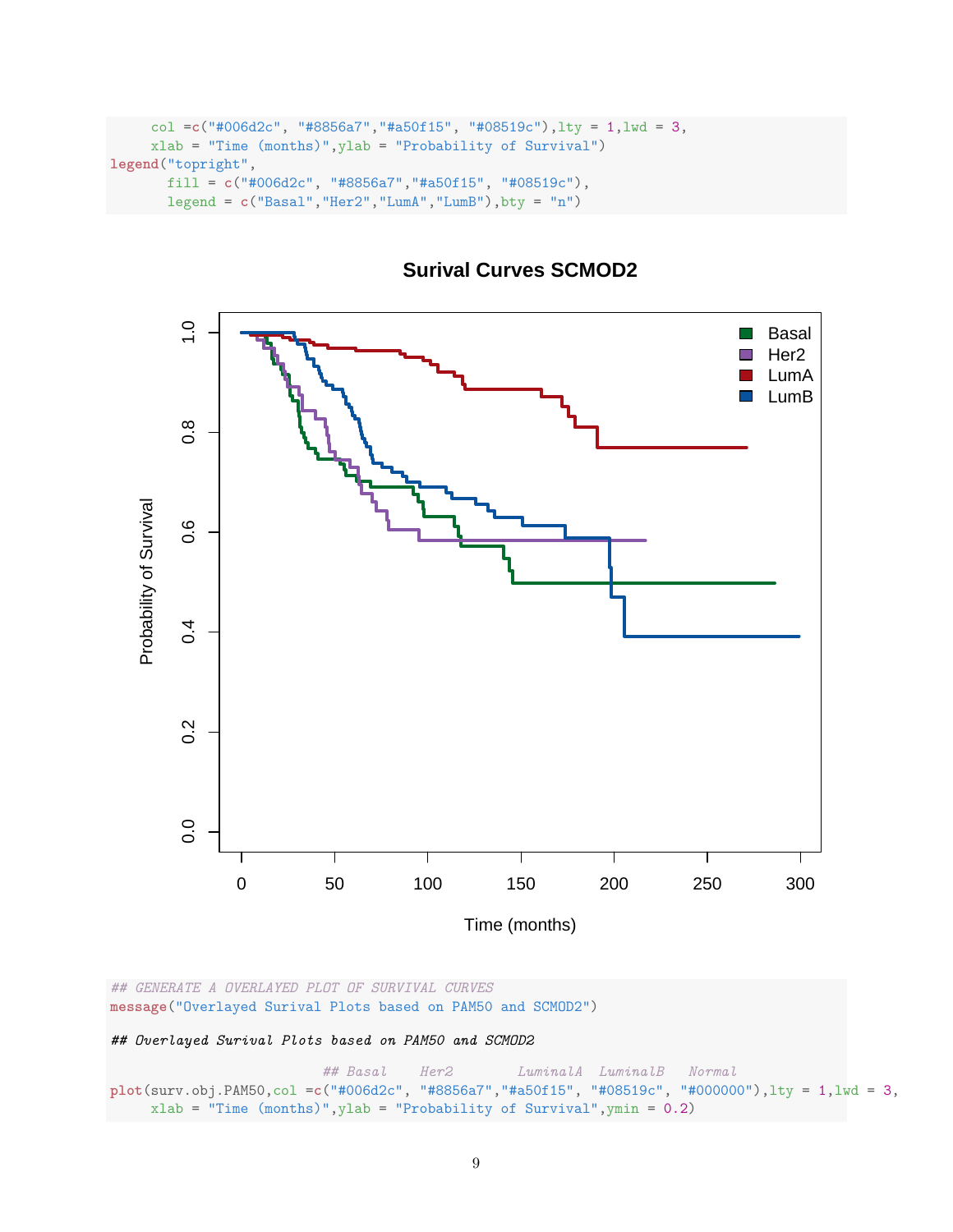```
legend("topright",
       fill = c("#006d2c", "#8856a7","#a50f15", "#08519c", "#000000"),
      legend = c("Basal","Her2","LumA","LumB","Normal"),bty = "n")
par(new=TRUE)
                           ## Basal Her2 LuminalA LuminalB
lines(surv.obj.SCMOD2,col =c("#006d2c", "#8856a7","#a50f15", "#08519c"),lwd=2,lty=5)
legend("bottomright",c("PAM50","SCMOD2"),lty=c("solid", "dashed"))
```


We can now compare which of the molecular subtyping algorithms is more prognostic. To do this we use a Cross-validated Partial Likelihood (cvpl) calculation from survcomp. This returns the mean cross-validated partial likelihood, for each algorithm, using molecular subtypes for stratification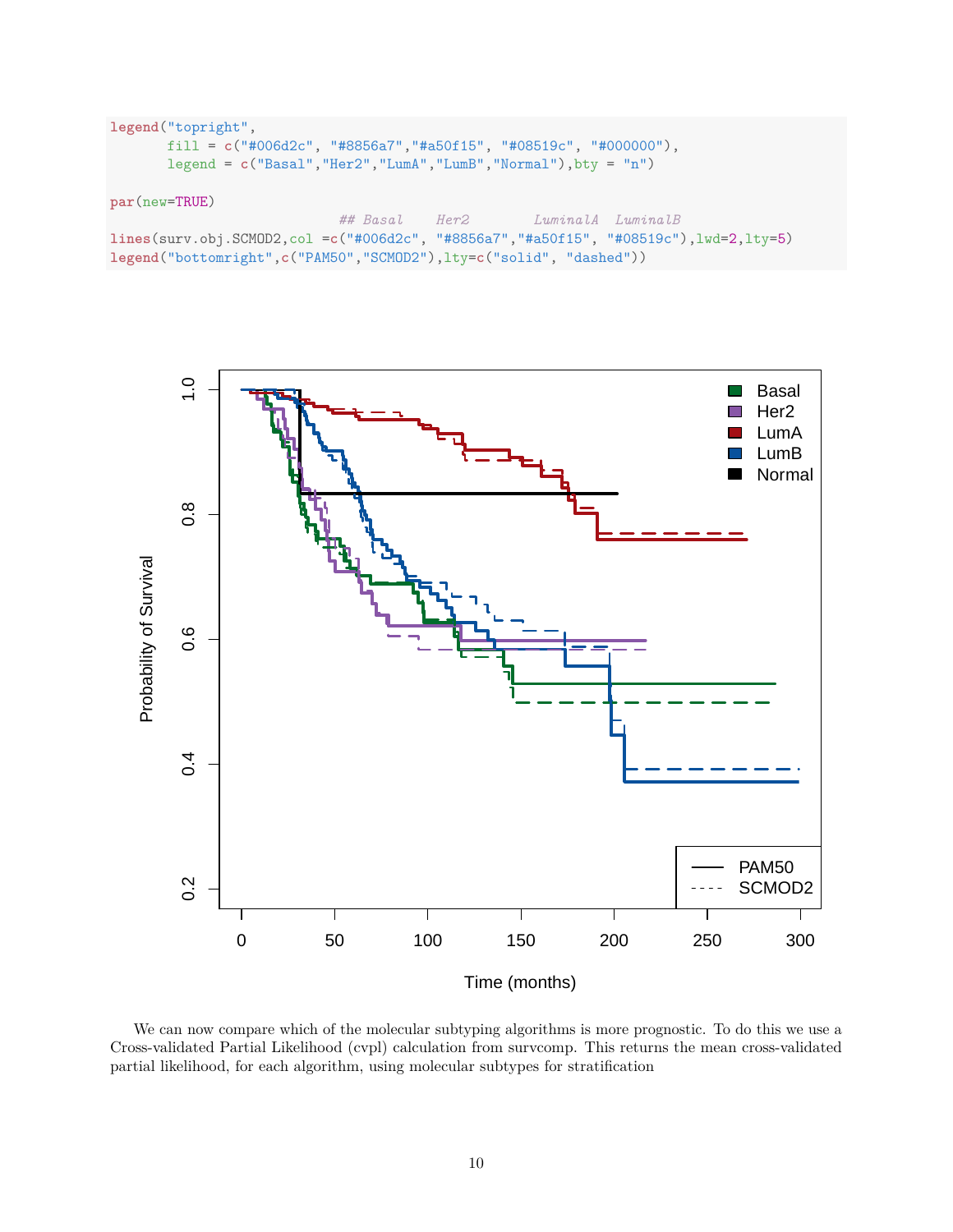```
set.seed(12345)
```

```
PAM5 CVPL<-cvpl(x=data.for.survival.PAM50$age,
               surv.time=data.for.survival.PAM50$months_to_death,
               surv.event=data.for.survival.PAM50$vital_status,
               strata=as.integer(factor(data.for.survival.PAM50$PAM50)),
               nfold=10, setseed=54321)$cvpl
SCMOD2_CVPL<-cvpl(x=data.for.survival.SCMOD2$age,
                   surv.time=data.for.survival.SCMOD2$months_to_death,
                   surv.event=data.for.survival.SCMOD2$vital_status,
                   strata=as.integer(factor(data.for.survival.SCMOD2$SCMOD2)),
                   nfold=10, setseed=54321)$cvpl
print.data.frame(data.frame(cbind(PAM5_CVPL,SCMOD2_CVPL)))
## PAM5_CVPL SCMOD2_CVPL
## logpl 1.424844 1.429175
```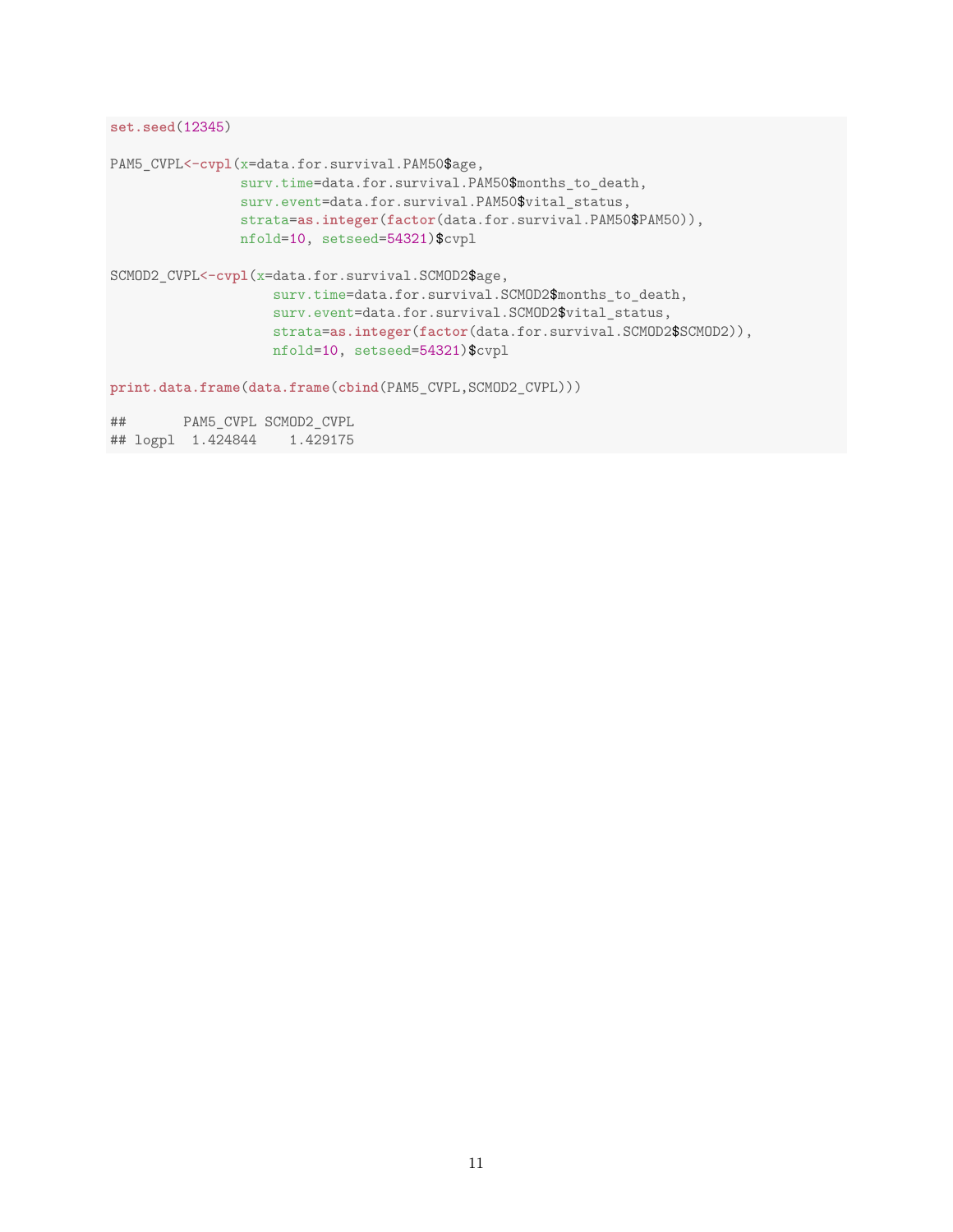## **5 Case Study : Comparing risk prediction models**

We compute the risk scores using the following list of algorithms (and corresponding genefu functions):

```
Subtype Clustering Model using just the AURKA gene: scmgene.robust()
 Subtype Clustering Model using just the ESR1 gene: scmgene.robust()
 Subtype Clustering Model using just the ERBB2 gene: scmgene.robust()
 NPI: npi()
 GGI: ggi()
 GENIUS: genius()
 EndoPredict: endoPredict()
 OncotypeDx: oncotypedx()
 TamR: tamr()
 GENE70: gene70()
 PIK3CA: pik3cags()
 rorS: rorS()
dn <- c("transbig", "unt", "upp", "mainz", "nki")
dn.platform <- c("affy", "affy", "affy", "affy", "agilent")
res <- ddemo.all <- ddemo.coln <- NULL
for(i in 1:length(dn)) {
  ## load dataset
 dd <- get(data(list=dn[i]))
  #Extract expression set, pData, fData for each dataset
 ddata <- t(exprs(dd))
  ddemo <- phenoData(dd)@data
  dannot <- featureData(dd)@data
  ddemo.all <- c(ddemo.all, list(ddemo))
  if(is.null(ddemo.coln))
  { ddemo.coln <- colnames(ddemo) } else
  { ddemo.coln <- intersect(ddemo.coln, colnames(ddemo)) }
  rest <- NULL
  ## AURKA
  ## if affy platform consider the probe published in Desmedt et al., CCR, 2008
  if(dn.platform[i] == "affy") { domap <- FALSE } else { domap <- TRUE }modt <- scmgene.robust$mod$AURKA
  ## if agilent platform consider the probe published in Desmedt et al., CCR, 2008
  if(dn.plot[1] == "agilent") {
   domap <- FALSE
   modt[ , "probe"] <- "NM_003600"
  }
 rest <- cbind(rest, "AURKA"=sig.score(x=modt, data=ddata, annot=dannot, do.mapping=domap)$score)
```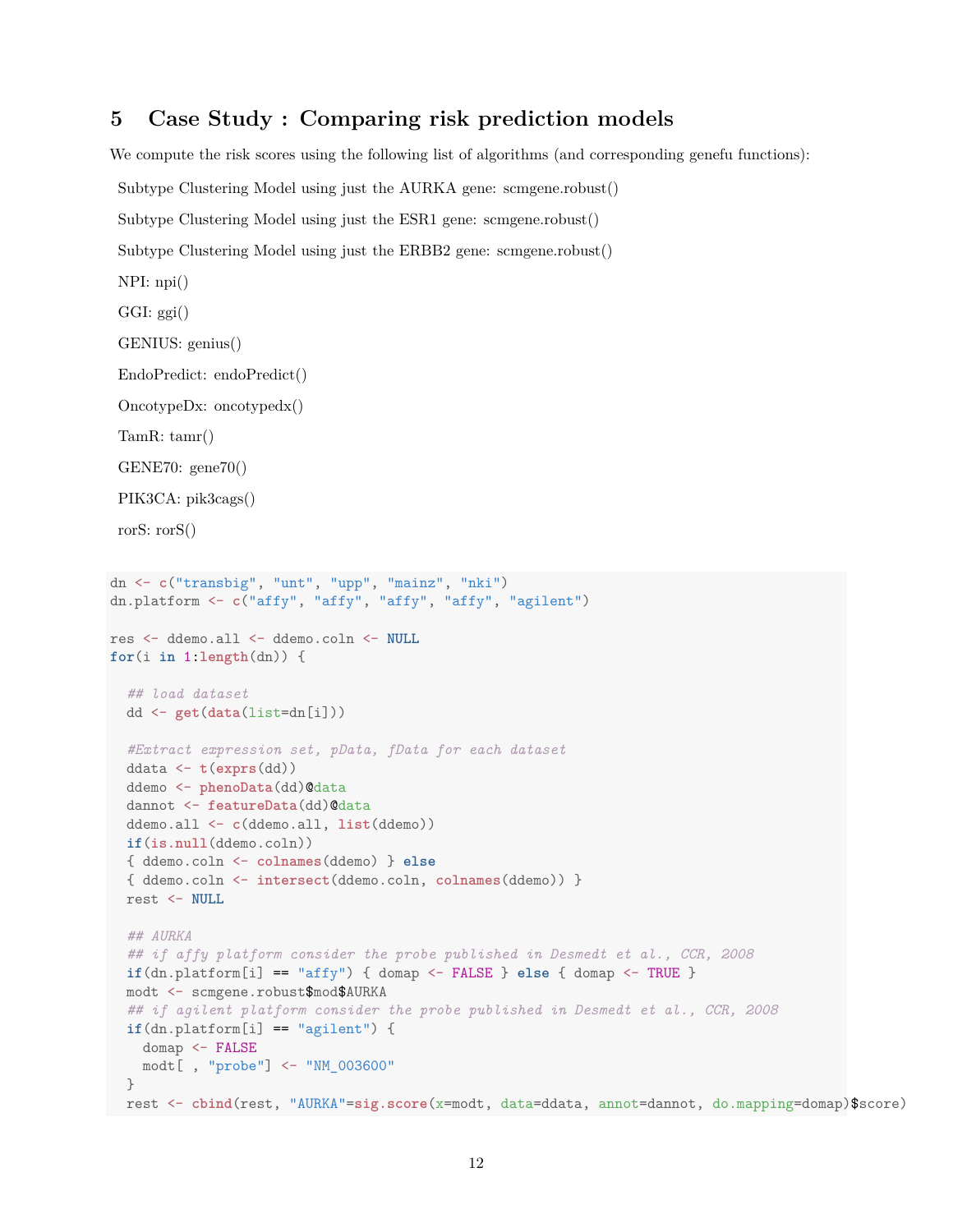```
## ESR1
## if affy platform consider the probe published in Desmedt et al., CCR, 2008
if(dn.platform[i] == "affy") { domap <- FALSE } else { domap <- TRUE }
modt <- scmgene.robust$mod$ESR1
## if agilent platform consider the probe published in Desmedt et al., CCR, 2008
if(dn.platform[i] == "agilent") {
  domap <- FALSE
 modt[ , "probe"] <- "NM_000125"
}
rest <- cbind(rest, "ESR1"=sig.score(x=modt, data=ddata, annot=dannot, do.mapping=domap)$score)
## ERBB2
## if affy platform consider the probe published in Desmedt et al., CCR, 2008
if(dn.platform[i] == "affy") { domap <- FALSE } else { domap <- TRUE }
modt <- scmgene.robust$mod$ERBB2
## if agilent platform consider the probe published in Desmedt et al., CCR, 2008
if(dn.plot[1] == "agilent") {
  domap <- FALSE
 modt[ , "probe"] <- "NM_004448"
}
rest <- cbind(rest, "ERBB2"=sig.score(x=modt, data=ddata, annot=dannot, do.mapping=domap)$score)
## NPI
ss <- ddemo[ , "size"]
gg <- ddemo[ , "grade"]
nn <- rep(NA, nrow(ddemo))
nn[complete.cases(ddemo[, "node"]) k ddemo[, "node"] == 0] <- 1
nn[complete.cases(ddemo[ , "node"]) & ddemo[ , "node"] == 1] <- 3
names(ss) <- names(gg) <- names(nn) <- rownames(ddemo)
rest <- cbind(rest, "NPI"=npi(size=ss, grade=gg, node=nn, na.rm=TRUE)$score)
## GGI
if(dn.platform[i] == "affy") { domap <- FALSE } else { domap <- TRUE }
rest <- cbind(rest, "GGI"=ggi(data=ddata, annot=dannot, do.mapping=domap)$score)
## GENIUS
if(dn.platform[i] == "affy") { domap <- FALSE } else { domap <- TRUE }
rest <- cbind(rest, "GENIUS"=genius(data=ddata, annot=dannot, do.mapping=domap)$score)
## ENDOPREDICT
if(dn.platform[i] == "affy") { domap <- FALSE } else { domap <- TRUE }rest <- cbind(rest, "EndoPredict"=endoPredict(data=ddata, annot=dannot, do.mapping=domap)$score)
# OncotypeDx
if(dn.platform[i] == "affy") { domap <- FALSE } else { domap <- TRUE }
rest <- cbind(rest, "OncotypeDx"=oncotypedx(data=ddata, annot=dannot, do.mapping=domap)$score)
## TamR
# Note: risk is not implemented, the function will return NA values
if(dn.platform[i] == "affy") { domap <- FALSE } else { domap <- TRUE }rest <- cbind(rest, "TAMR13"=tamr13(data=ddata, annot=dannot, do.mapping=domap)$score)
## GENE70
```

```
13
```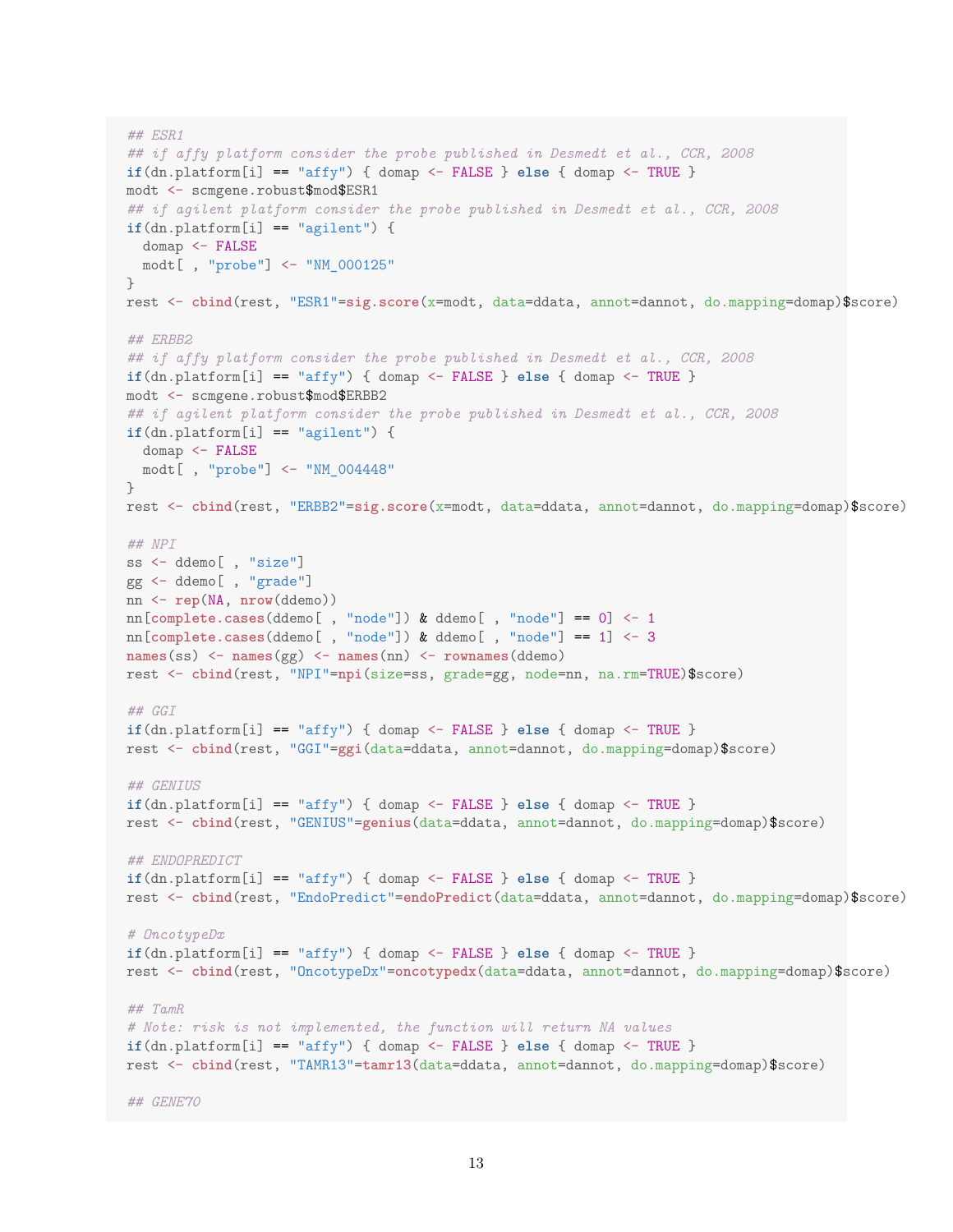```
# Need to do mapping for Affy platforms because this is based on Agilent.
  # Hence the mapping rule is reversed here!
  if(dn.platform[i] == "affy") { domap <- TRUE } else { domap <- FALSE }
  rest <- cbind(rest, "GENE70"=gene70(data=ddata, annot=dannot, std="none",do.mapping=domap)$score)
  ## Pik3cags
  if(dn.platform[i] == "affy") { domap <- FALSE } else { domap <- TRUE }
  rest <- cbind(rest, "PIK3CA"=pik3cags(data=ddata, annot=dannot, do.mapping=domap))
  ## rorS
  # Uses the pam50 algorithm. Need to do mapping for both Affy and Agilent
  rest <- cbind(rest, "rorS"=rorS(data=ddata, annot=dannot, do.mapping=TRUE)$score)
  ## GENE76
  # Mainly designed for Affy platforms. Has been excluded here
  # BIND ALL TOGETHER
 res <- rbind(res, rest)
names(ddemo.all) <- dn
```
For further analysis and handling of the data we store all information in one object. We also remove the duplicated patients from the analysis and take only those patients into account, that have complete information for nodal, survival and treatment status.

```
ddemot <- NULL
for(i in 1:length(ddemo.all)) {
  ddemot <- rbind(ddemot, ddemo.all[[i]][ , ddemo.coln, drop=FALSE])
}
res[complete.cases(ddemot[ ,"dataset"]) & ddemot[ ,"dataset"] == "VDX", "GENIUS"] <- NA
## select only untreated node-negative patients with all risk predictions
## ie(incomplete cases (where risk prediction may be missing for a sample) are subsequently removed))
# Note that increasing the number of risk prediction analyses
# may increase the number of incomplete cases
# In the previous vignette for genefu version1, we were only testing 4 risk predictors,
# so we had a total of 722 complete cases remaining
# Here, we are now testing 12 risk predictors, so we only have 713 complete cases remaining.
# The difference of 9 cases between the two versions are all from the NKI dataset.
myx <- complete.cases(res, ddemot[ , c("node", "treatment")]) &
 ddemot[ , "treatment"] == 0 & ddemot[ , "node"] == 0 & !is.element(rownames(ddemot), duPL)
res <- res[myx, , drop=FALSE]
ddemot <- ddemot[myx, , drop=FALSE]
```
To compare the risk score performances, we compute the concordance index<sup>1</sup>, which is the probability that, for a pair of randomly chosen comparable samples, the sample with the higher risk prediction will experience an event before the other sample or belongs to a higher binary class.

```
cc.res <- complete.cases(res)
datasetList <- c("MAINZ","TRANSBIG","UPP","UNT","NKI")
riskPList <- c("AURKA","ESR1","ERBB2","NPI", "GGI", "GENIUS",
```
}

<sup>1</sup>The same analysis could be performed with D index and hazard ratio by using the functions D.index and hazard.ratio from the *survcomp* package respectively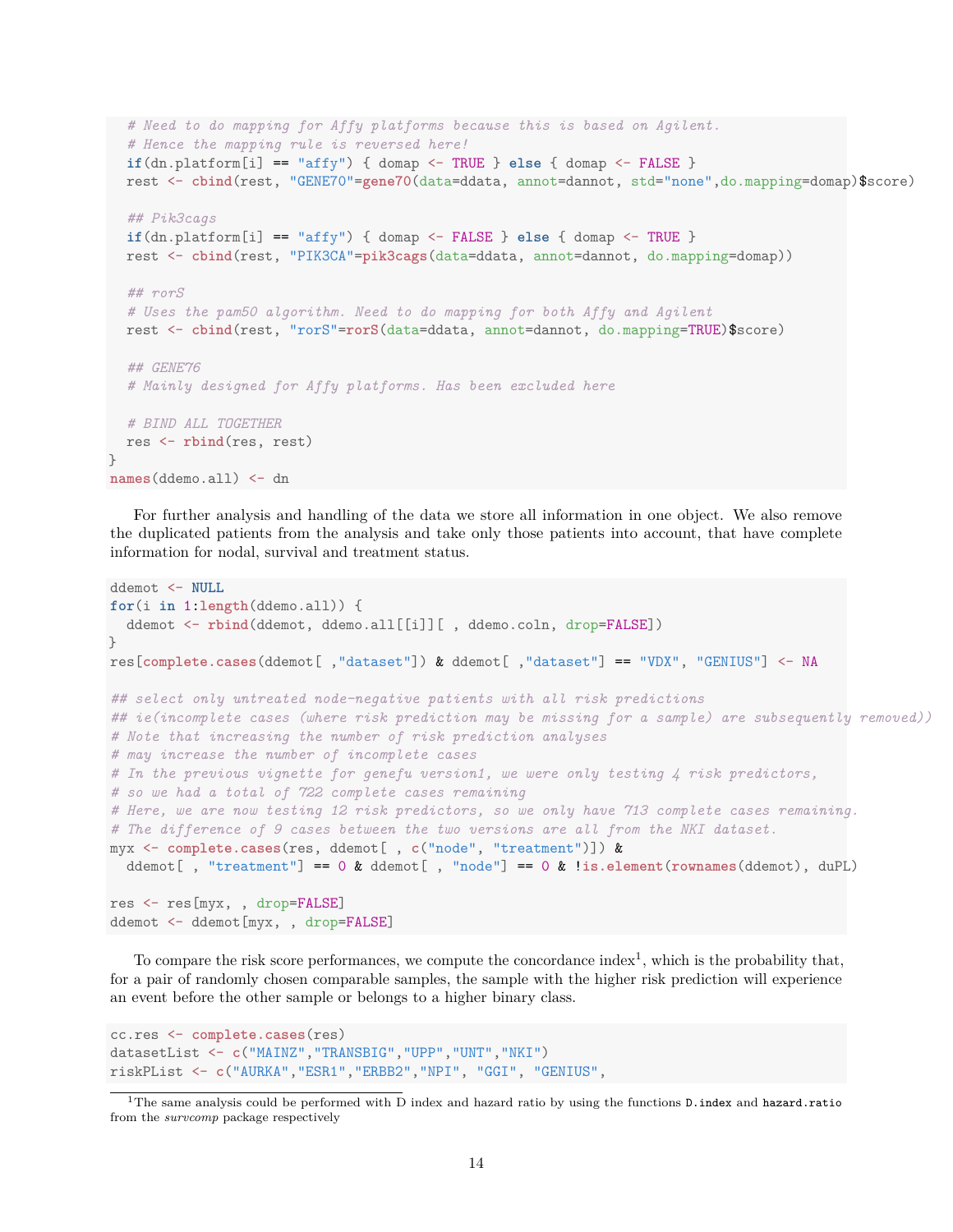```
"EndoPredict","OncotypeDx","TAMR13","GENE70","PIK3CA","rorS")
setT <- setE <- NULL
resMatrix <- as.list(NULL)
for(i in datasetList)
{
  dataset.only <- ddemot[,"dataset"] == i
  patientsAll <- cc.res & dataset.only
  ## set type of available survival data
  if(i == "UPP") {
    setT <- "t.rfs"
    setE <- "e.rfs"
  } else {
    setT <- "t.dmfs"
    setE <- "e.dmfs"
  }
  # Calculate cindex computation for each predictor
  for (Dat in riskPList)
  {
    cindex <- t(apply(X=t(res[patientsAll,Dat]), MARGIN=1, function(x, y, z) {
    tt <- concordance.index(x=x, surv.time=y, surv.event=z, method="noether", na.rm=TRUE);
    return(c("cindex"=tt$c.index, "cindex.se"=tt$se, "lower"=tt$lower, "upper"=tt$upper)); },
    y=ddemot[patientsAll,setT], z=ddemot[patientsAll, setE]))
    resMatrix[[Dat]] <- rbind(resMatrix[[Dat]], cindex)
  }
```
Using a random-effects model we combine the dataset-specific performance estimated into overall estimates for each risk prediction model:

```
for(i in names(resMatrix)){
  #Get a meta-estimate
  ceData <- combine.est(x=resMatrix[[i]][,"cindex"], x.se=resMatrix[[i]][,"cindex.se"], hetero=TRUE)
  cLower <- ceData$estimate + qnorm(0.025, lower.tail=TRUE) * ceData$se
  cUpper <- ceData$estimate + qnorm(0.025, lower.tail=FALSE) * ceData$se
  cindexO <- cbind("cindex"=ceData$estimate, "cindex.se"=ceData$se, "lower"=cLower, "upper"=cUpper)
  resMatrix[[i]] <- rbind(resMatrix[[i]], cindexO)
  rownames(resMatrix[[i]]) <- c(datasetList, "Overall")
}
```
In order to compare the different risk prediction models we compute one-sided p-values of the metaestimates:

```
pv <- sapply(resMatrix, function(x) { return(x["Overall", c("cindex","cindex.se")]) })
pv <- apply(pv, 2, function(x) { return(pnorm((x[1] - 0.5) / x[2], lower.tail=x[1] < 0.5)) })
printPV <- matrix(pv,ncol=length(names(resMatrix)))
rownames(printPV) <- "P-value"
colnames(printPV) <- names(pv)
printPV<-t(printPV)
```
And print the table of P-values:

}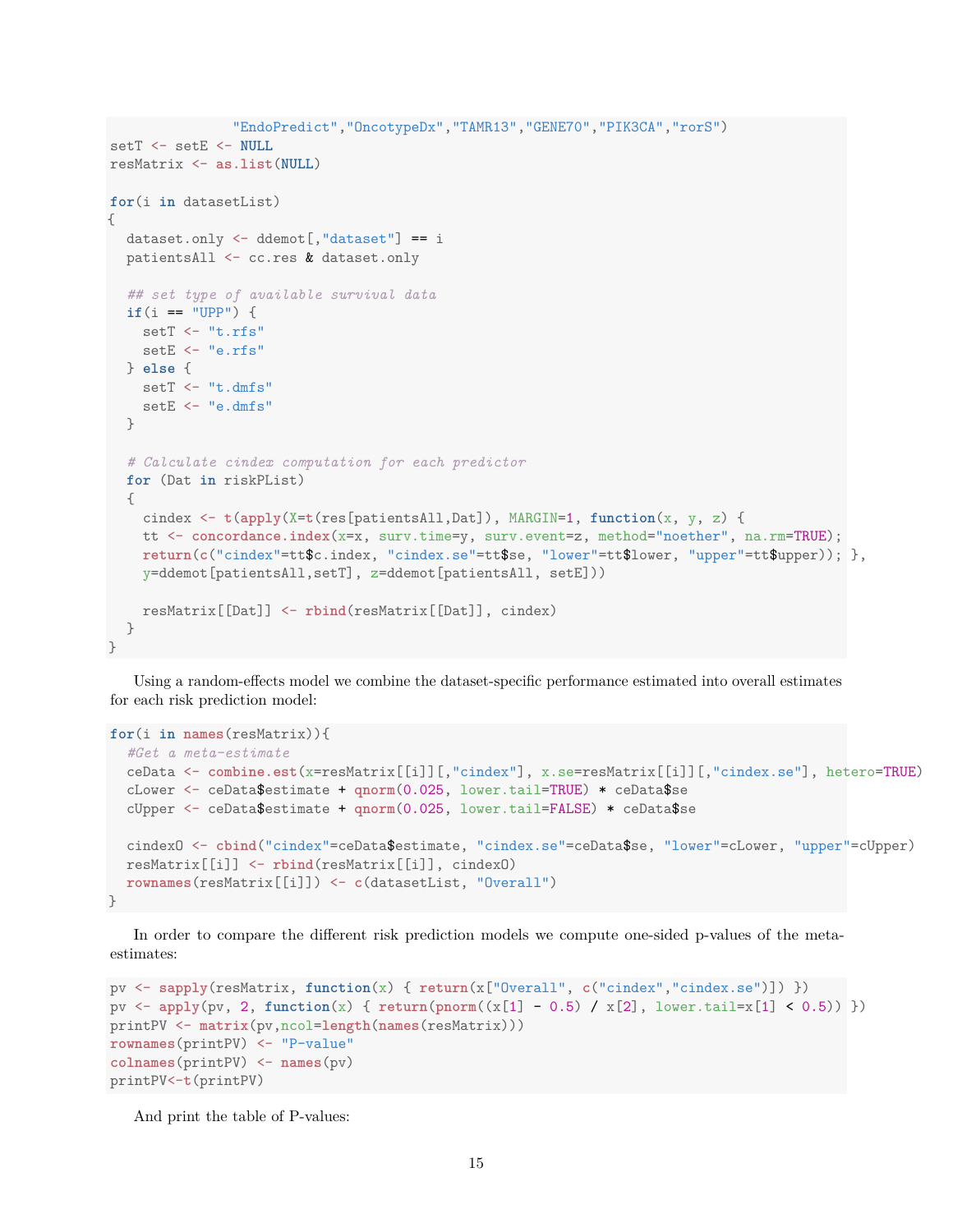**xtable**(printPV, digits=**c**(0, -1))

|                    | P-value     |
|--------------------|-------------|
| <b>AURKA</b>       | 4.5E-08     |
| ESR <sub>1</sub>   | 6.5E-03     |
| ERBB2              | 4.6E-01     |
| NPI                | $1.8E - 15$ |
| GGI                | 2.8E-14     |
| <b>GENIUS</b>      | $6.1E-23$   |
| <b>EndoPredict</b> | 7.7F-13     |
| Once typeDx        | 9.3F-14     |
| TAMR13             | $2.5E-07$   |
| GENE70             | $1.8E-10$   |
| PIK3CA             | $2.3E-0.3$  |
| rorS               | $9.5E-11$   |

The following figures represent the risk score performances measured by the concordance index each of the prognostic predictors.

```
RiskPList <- c("AURKA","ESR1","ERBB2","NPI", "GGI", "GENIUS",
              "EndoPredict","OncotypeDx","TAMR13","GENE70","PIK3CA","rorS")
datasetListF <- c("MAINZ","TRANSBIG","UPP","UNT","NKI", "Overall")
myspace <- " "
par(mfrow=c(2,2))
 for (RP in RiskPList)
  {
  #<<forestplotDat,fig=TRUE>>=
  ## Forestplot
  tt <- rbind(resMatrix[[RP]][1:5,],
           "Overall"=resMatrix[[RP]][6,])
  tt <- as.data.frame(tt)
  labeltext <- (datasetListF)
 r.mean <- c(tt$cindex)
 r.lower <- c(tt$lower)
 r.upper <- c(tt$upper)
 metaplot.surv(mn=r.mean, lower=r.lower, upper=r.upper, labels=labeltext, xlim=c(0.3,0.9),
                boxsize=0.5, zero=0.5,
                col=meta.colors(box="royalblue",line="darkblue",zero="firebrick"),
                main=paste(RP))
```
}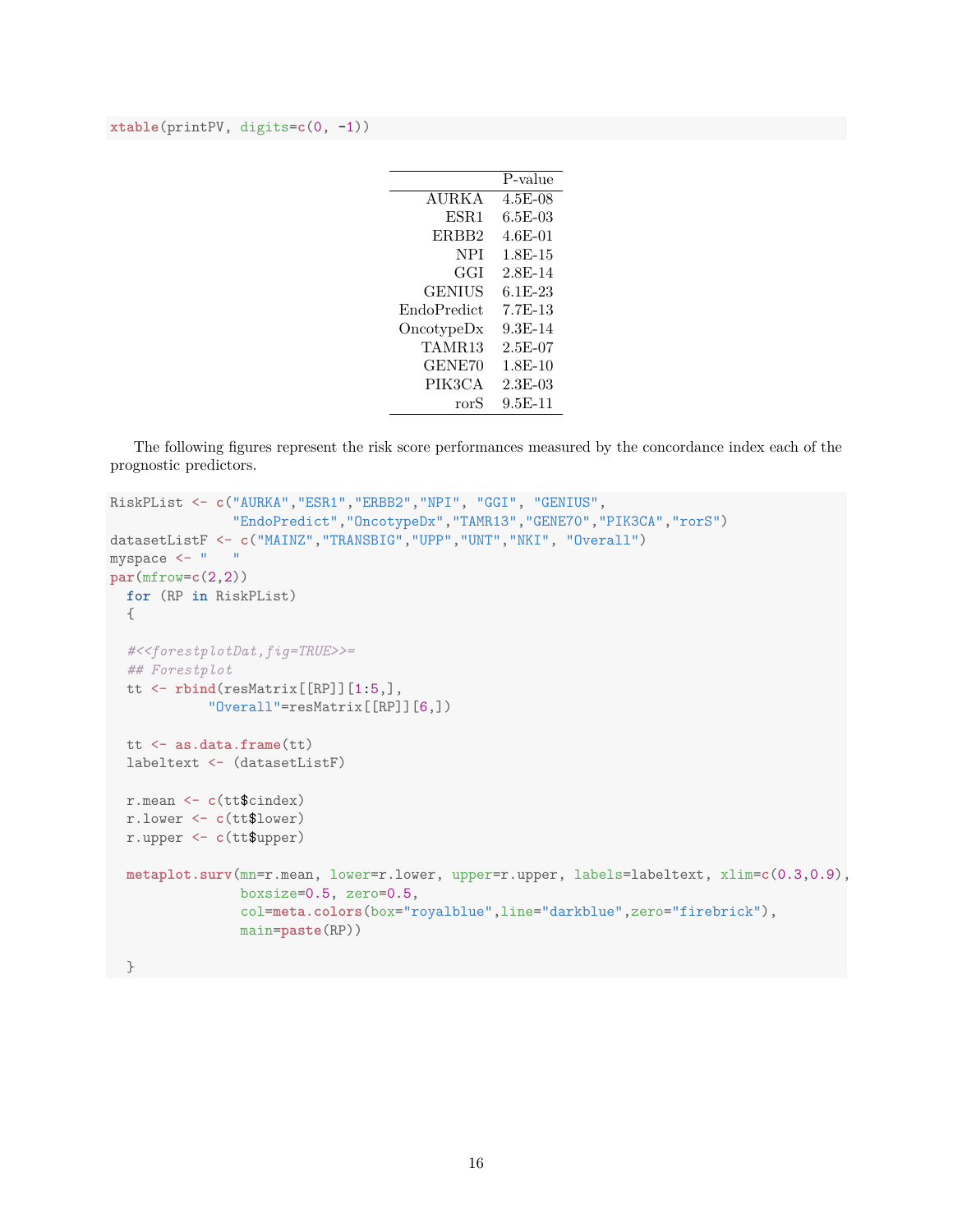



**ESR1**



**ERBB2**



**NPI**

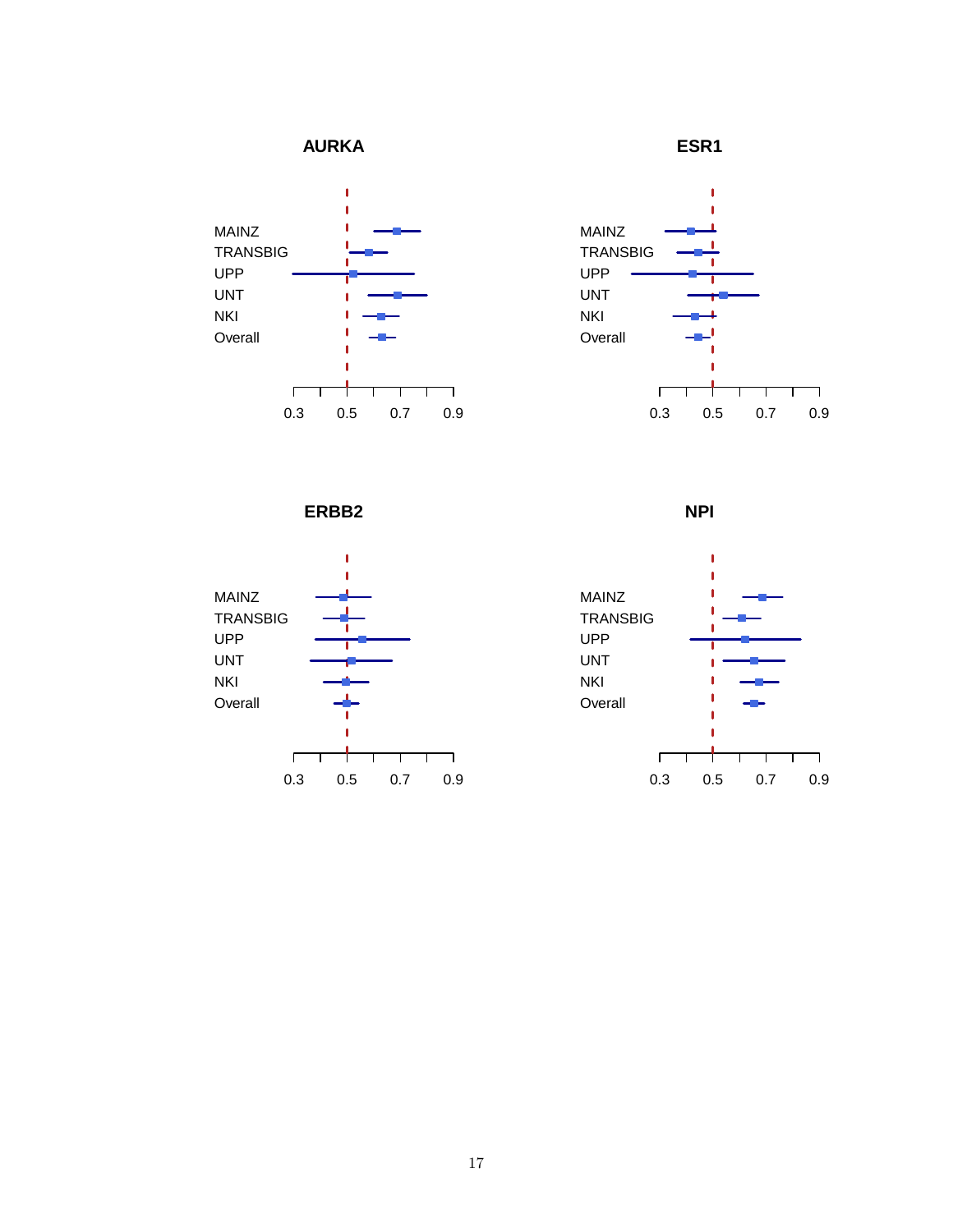

**GENIUS**



**EndoPredict**



**OncotypeDx**

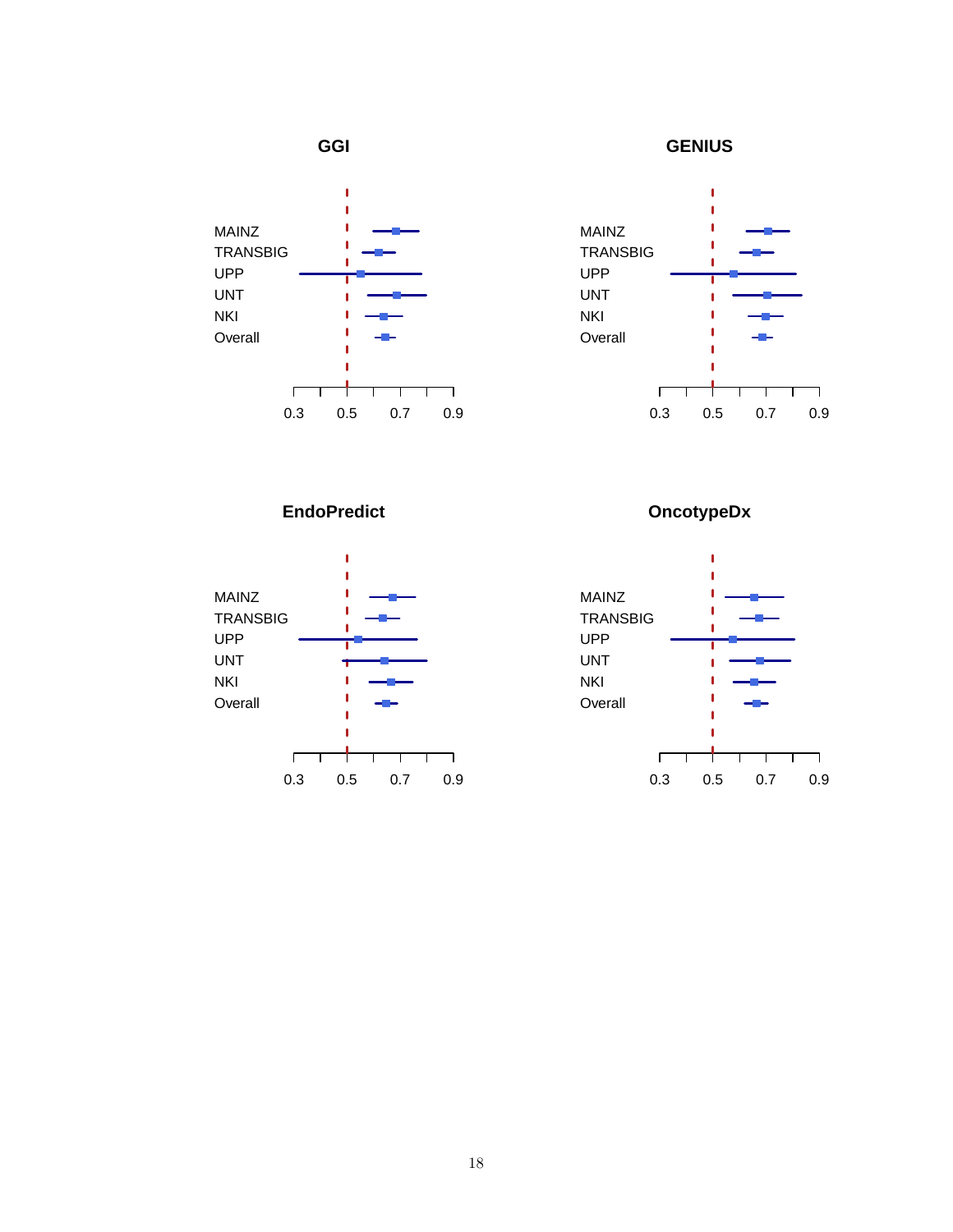

**GENE70**



# *#@*

*#*

We can also represent the overall estimates across all prognostic predictors, across all the datasets.

```
## Overall Forestplot
mybigspace <- " "
tt <- rbind("OverallA"=resMatrix[["AURKA"]][6,],
            "OverallE1"=resMatrix[["ESR1"]][6,],
            "OverallE2"=resMatrix[["ERBB2"]][6,],
            "OverallN"=resMatrix[["NPI"]][6,],
          "OverallM"=resMatrix[["GGI"]][6,],
          "OverallG"=resMatrix[["GENIUS"]][6,],
          "OverallE3"=resMatrix[["EndoPredict"]][6,],
```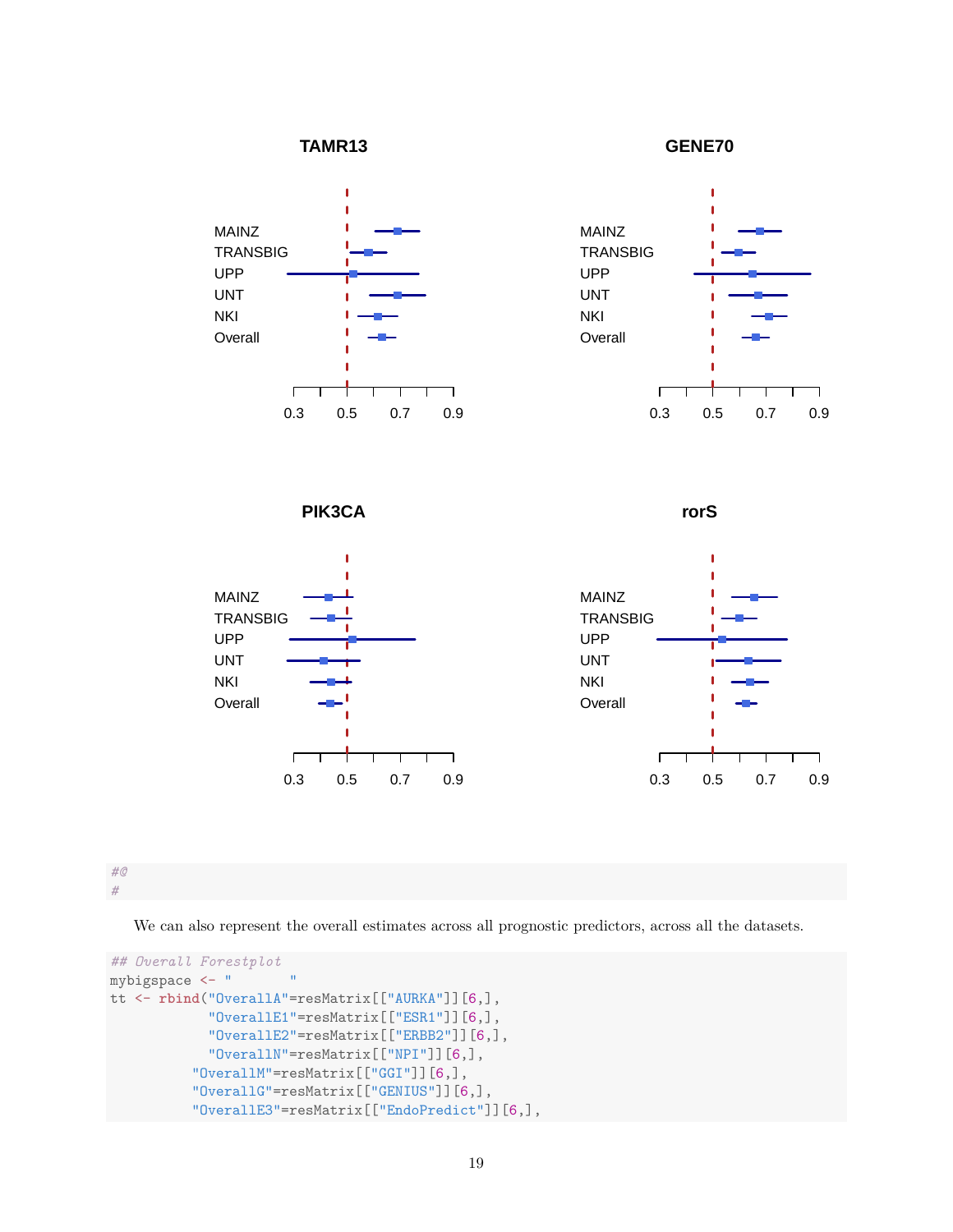```
"OverallOD"=resMatrix[["OncotypeDx"]][6,],
          "OverallT"=resMatrix[["TAMR13"]][6,],
          "OverallG70"=resMatrix[["GENE70"]][6,],
          "OverallP"=resMatrix[["PIK3CA"]][6,],
          "OverallR"=resMatrix[["rorS"]][6,]
          )tt <- as.data.frame(tt)
labeltext <- cbind(c("Risk Prediction","AURKA","ESR1","ERBB2","NPI",
                     "GGI","GENIUS","EndoPredict","OncotypeDx","TAMR13","GENE70","PIK3CA","rorS"))
r.mean <- c(NA,tt$cindex)
r.lower <- c(NA,tt$lower)
r.upper <- c(NA,tt$upper)
metaplot.surv(mn=r.mean, lower=r.lower, upper=r.upper, labels=labeltext, xlim=c(0.35,0.75),
              boxsize=0.5, zero=0.5,
              col=meta.colors(box="royalblue",line="darkblue",zero="firebrick"),
              main="Overall Concordance Index")
```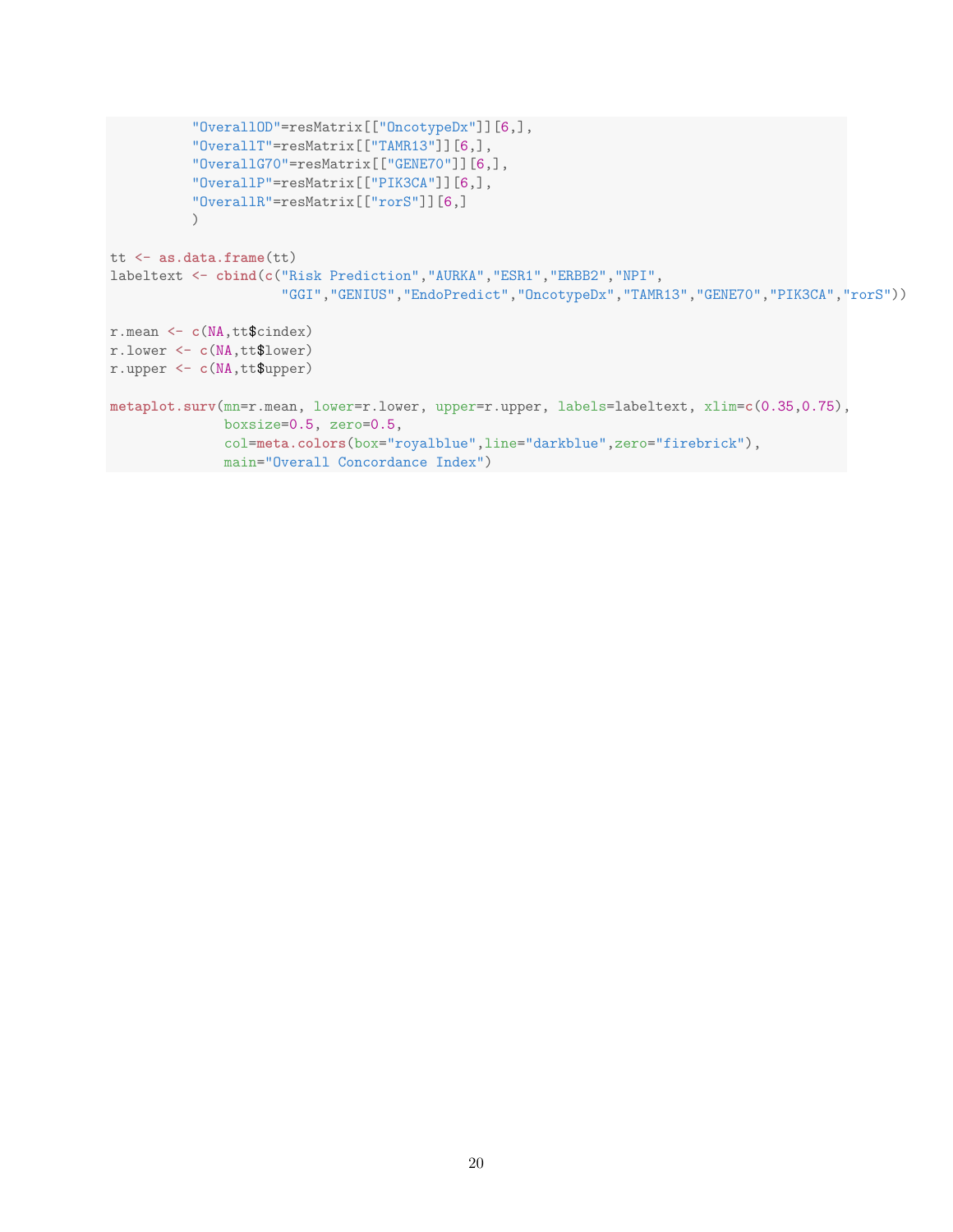# **Overall Concordance Index**



In order to assess the difference between the risk scores, we compute the concordance indices with their p-values and compare the estimates with the cindex.comp.meta with a paired student t test.

```
cc.res <- complete.cases(res)
datasetList <- c("MAINZ","TRANSBIG","UPP","UNT","NKI")
riskPList <- c("AURKA","ESR1","ERBB2","NPI","GGI","GENIUS",
               "EndoPredict","OncotypeDx","TAMR13","GENE70","PIK3CA","rorS")
setT <- setE <- NULL
resMatrixFull <- as.list(NULL)
for(i in datasetList)
{
  dataset.only <- ddemot[,"dataset"] == i
  patientsAll <- cc.res & dataset.only
```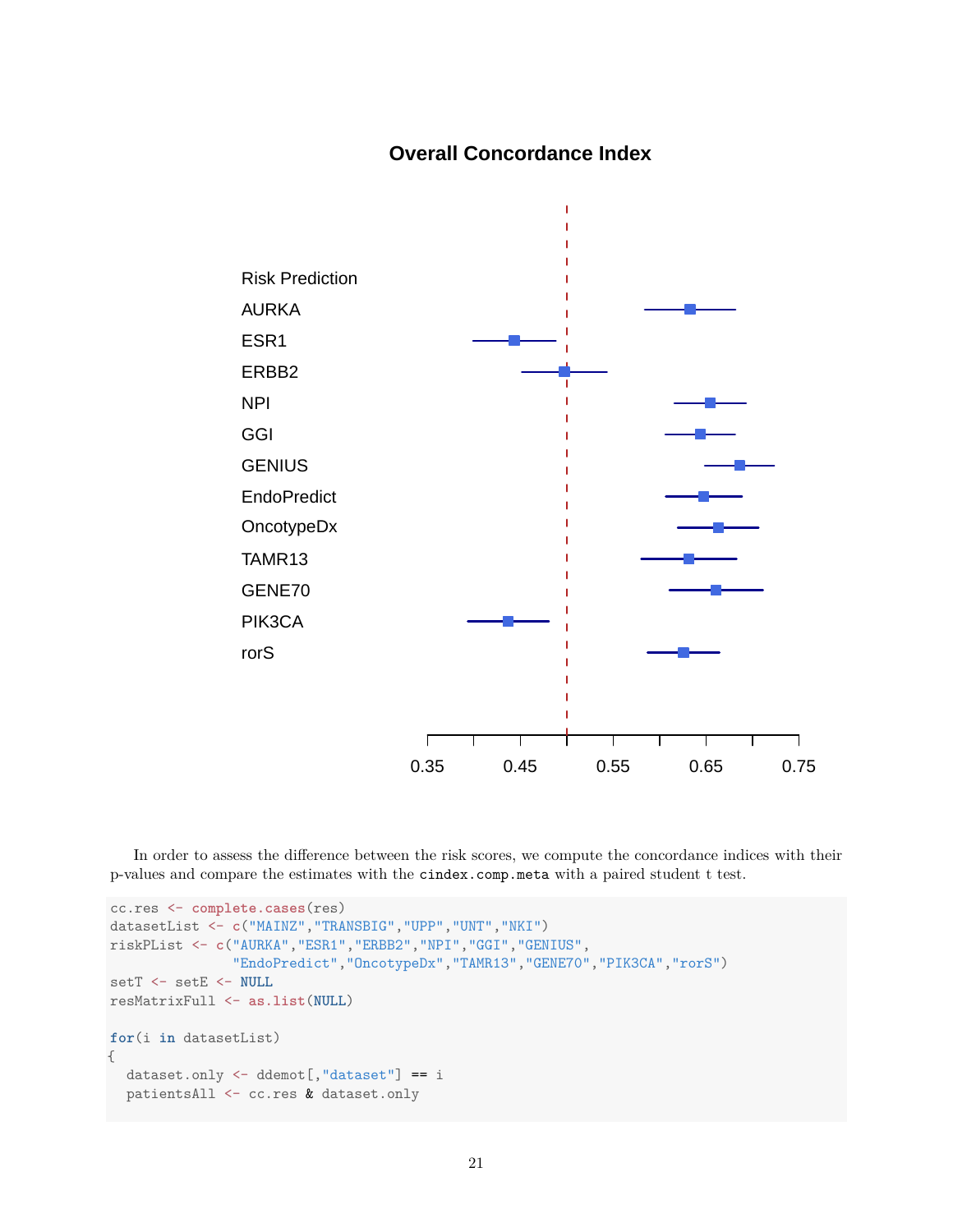```
## set type of available survival data
  if(i == "UPP") {
    setT <- "t.rfs"
    setE <- "e.rfs"
  } else {
    setT \leftarrow "t.dmfs"setE <- "e.dmfs"
  }
  ## cindex and p-value computation per algorithm
  for (Dat in riskPList)
  {
    cindex <- t(apply(X=t(res[patientsAll,Dat]), MARGIN=1, function(x, y, z) {
    tt <- concordance.index(x=x, surv.time=y, surv.event=z, method="noether", na.rm=TRUE);
    return(tt); },
    y=ddemot[patientsAll,setT], z=ddemot[patientsAll, setE]))
    resMatrixFull[[Dat]] <- rbind(resMatrixFull[[Dat]], cindex)
  }
}
for(i in names(resMatrixFull)){
  rownames(resMatrixFull[[i]]) <- datasetList
}
ccmData <- tt <- rr <- NULL
for(i in 1:length(resMatrixFull)){
 tt <- NULL
  for(j in 1:length(resMatrixFull)){
    if(i != j) { rr <- cindex.comp.meta(list.cindex1=resMatrixFull[[i]],
                                         list.cindex2=resMatrixFull[[j]], hetero=TRUE)$p.value }
    else { rr <- 1 }
    tt <- cbind(tt, rr)
  }
  ccmData <- rbind(ccmData, tt)
}
ccmData <- as.data.frame(ccmData)
colnames(ccmData) <- riskPList
rownames(ccmData) <- riskPList
```
Table 2 displays the uncorrected p-values for the comparison of the different methods. Table 3 displays the corrected p-values using the Holms method, to correct for multiple testing.

```
#kable(ccmData,format = "latex")
xtable(ccmData[,1:6], digits=c(0, rep(-1,ncol(ccmData[,1:6]))),
      size="footnotesize")
```

```
xtable(ccmData[,7:12], digits=c(0, rep(-1,ncol(ccmData[,7:12]))),
       size="footnotesize",caption="Uncorrected p-values for the Comparison of Different Methods")
```
ccmDataPval <- **matrix**(**p.adjust**(**data.matrix**(ccmData), method="holm"),ncol=**length**(riskPList), dimnames=**list**(**rownames**(ccmData),**colnames**(ccmData)))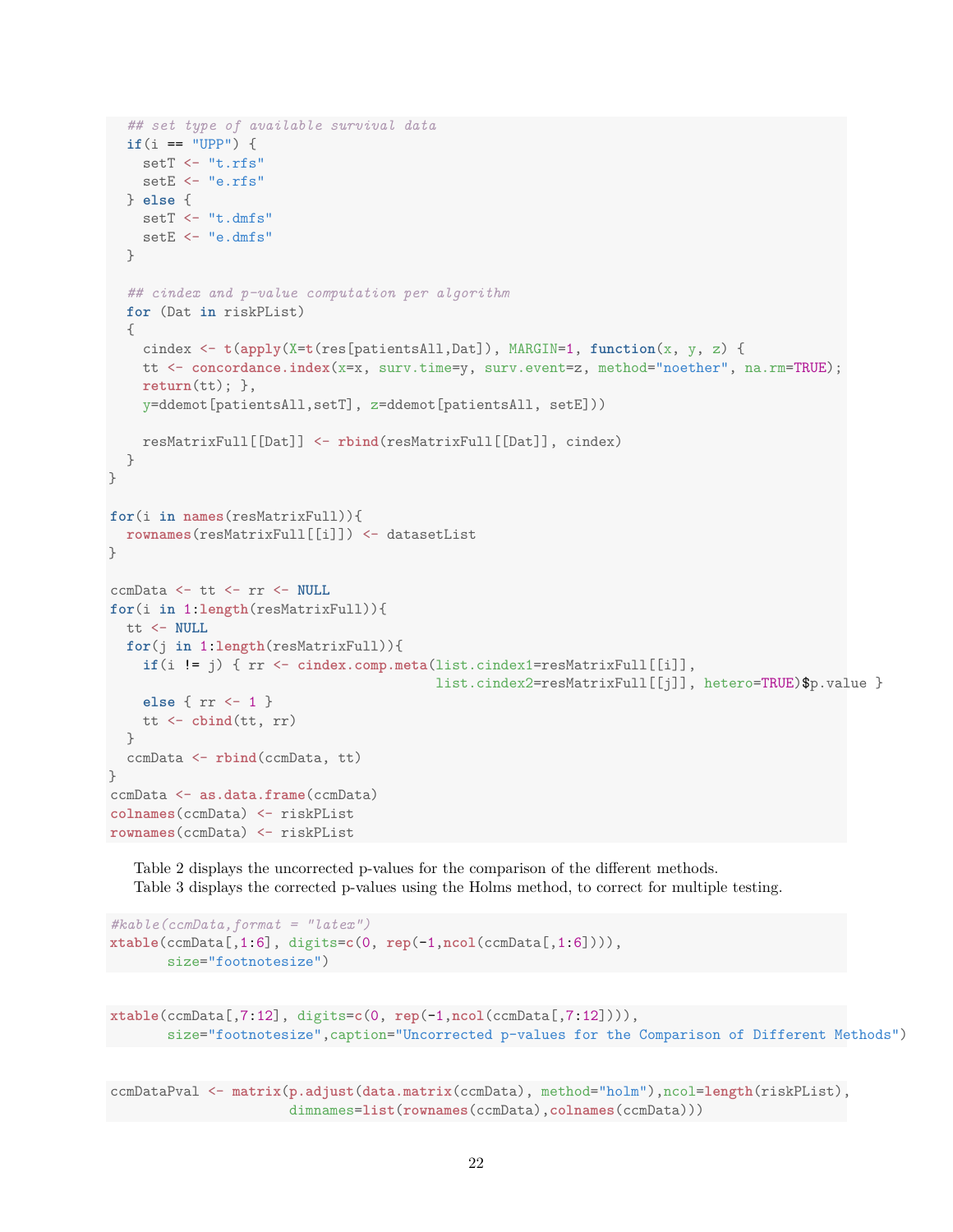|               | AURKA       | ESR1        | ERBB2       | NPI         | <b>GGI</b>  |             | <b>GENIUS</b> |
|---------------|-------------|-------------|-------------|-------------|-------------|-------------|---------------|
| <b>AURKA</b>  | $1.0E + 00$ | $1.0E-07$   | $5.0E-05$   | $7.8E-01$   | $6.9E-01$   |             | 9.8E-01       |
| ESR1          | $1.0E + 00$ | $1.0E + 00$ | $9.5E-01$   | $1.0E + 00$ | $1.0E + 00$ |             | $1.0E + 00$   |
| ERBB2         | $1.0E + 00$ | $4.6E-02$   | $1.0E + 00$ | $1.0E + 00$ | $1.0E + 00$ |             | $1.0E + 00$   |
| <b>NPI</b>    | $2.2E-01$   | 3.5E-11     | 2.8E-07     | $1.0E + 00$ | $3.3E-01$   |             | $9.0E-01$     |
| GGI           | 3.1E-01     | 5.0E-10     | $1.3E-06$   | 6.7E-01     | $1.0E + 00$ |             | 9.7E-01       |
| <b>GENIUS</b> | $2.3E-02$   | $2.2E-15$   | $4.8E - 10$ | $1.0E-01$   | $2.9E-02$   |             | $1.0E + 00$   |
| EndoPredict   | 2.7E-01     | $2.3E-0.9$  | $1.1E-06$   | $6.1E-01$   | $4.2E-01$   |             | 9.4E-01       |
| Once typeDx   | $1.2E-01$   | 9.7E-10     | 2.4E-07     | 3.7E-01     | 1.8E-01     |             | 8.2E-01       |
| TAMR13        | 5.2E-01     | $1.6E-07$   | 7.7E-05     | 7.9E-01     | $6.9E-01$   |             | 9.8E-01       |
| GENE70        | $1.5E-01$   | 9.1E-09     | $3.1E-06$   | 4.1E-01     | $2.3E-01$   |             | $8.2E-01$     |
| PIK3CA        | $1.0E + 00$ | 5.9E-01     | $9.8E - 01$ | $1.0E + 00$ | $1.0E + 00$ |             | $1.0E + 00$   |
| rorS          | $6.2E-01$   | $1.2E-08$   | $1.8E-05$   | 8.8E-01     | $8.3E-01$   |             | $1.0E + 00$   |
|               |             |             |             |             |             |             |               |
|               | EndoPredict | OncotypeDx  | TAMR13      | GENE70      |             | PIK3CA      | $\text{ror}S$ |
| <b>AURKA</b>  | $7.3E-01$   | 8.8E-01     | $4.8E-01$   |             | $8.5E-01$   | $4.1E-08$   | $3.8E-01$     |
| ESR1          | $1.0E + 00$ | $1.0E + 00$ | $1.0E + 00$ |             | $1.0E + 00$ | $4.1E-01$   | $1.0E + 00$   |
| ERBB2         | $1.0E + 00$ | $1.0E + 00$ | $1.0E + 00$ |             | $1.0E + 00$ | $2.2E-02$   | $1.0E + 00$   |
| <b>NPI</b>    | $3.9E-01$   | $6.3E-01$   | $2.1E-01$   |             | $5.9E-01$   | $3.7E-12$   | $1.2E-01$     |
| GGI           | 5.8E-01     | 8.2E-01     | $3.1E-01$   |             | 7.7E-01     | 7.8E-11     | 1.7E-01       |
| <b>GENIUS</b> | 5.6E-02     | 1.8E-01     | $2.1E-02$   |             | 1.8E-01     | $6.0E-15$   | $4.5E-03$     |
| EndoPredict   | $1.0E + 00$ | 7.6E-01     | 2.7E-01     |             | 7.0E-01     | $1.5E-10$   | $1.5E-01$     |
| OncotypeDx    | 2.4E-01     | $1.0E + 00$ | 1.4E-01     |             | 4.7E-01     | 3.4E-11     | 4.9E-02       |
| TAMR13        | 7.3E-01     | 8.6E-01     | $1.0E + 00$ |             | 8.4E-01     | $1.1E-07$   | 4.1E-01       |
| GENE70        | 3.0E-01     | 5.3E-01     | $1.6E-01$   |             | $1.0E + 00$ | 1.3E-09     | 8.3E-02       |
| PIK3CA        | $1.0E + 00$ | $1.0E + 00$ | $1.0E + 00$ |             | $1.0E + 00$ | $1.0E + 00$ | $1.0E + 00$   |
| rorS          | 8.5E-01     | $9.5E-01$   | 5.9E-01     |             | $9.2E-01$   | $2.3E-09$   | $1.0E + 00$   |

Table 2: Uncorrected p-values for the Comparison of Different Methods

**xtable**(ccmDataPval[,1:6], digits=**c**(0, **rep**(-1,**ncol**(ccmDataPval[,1:6]))), size="footnotesize")

 $\overline{\phantom{a}}$ 

**xtable**(ccmDataPval[,7:12], digits=**c**(0, **rep**(-1,**ncol**(ccmDataPval[,7:12]))), size="footnotesize",caption="Corrected p-values Using the Holm Method")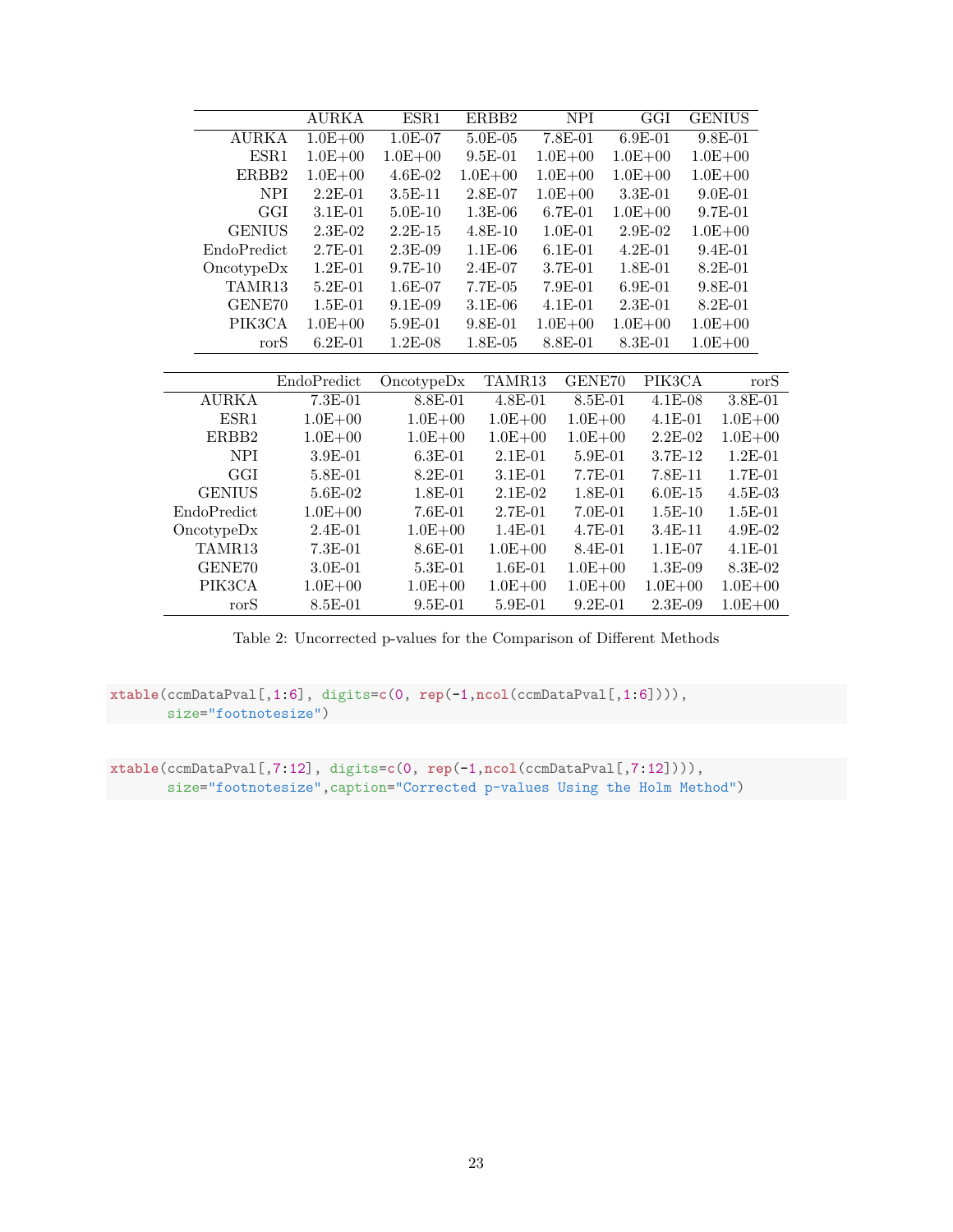|                  | AURKA       | ESR1        | ERBB2       | <b>NPI</b>  | GGI         |             | <b>GENIUS</b> |
|------------------|-------------|-------------|-------------|-------------|-------------|-------------|---------------|
| <b>AURKA</b>     | $1.0E + 00$ | $1.3E-05$   | $6.0E-03$   | $1.0E + 00$ | $1.0E + 00$ |             | $1.0E + 00$   |
| ESR1             | $1.0E + 00$ | $1.0E + 00$ | $1.0E + 00$ | $1.0E + 00$ | $1.0E + 00$ |             | $1.0E + 00$   |
| ERBB2            | $1.0E + 00$ | $1.0E + 00$ | $1.0E + 00$ | $1.0E + 00$ | $1.0E + 00$ |             | $1.0E + 00$   |
| <b>NPI</b>       | $1.0E + 00$ | $4.9E-09$   | $3.5E-05$   | $1.0E + 00$ | $1.0E + 00$ |             | $1.0E + 00$   |
| GGI              | $1.0E + 00$ | $6.9E-08$   | $1.5E-04$   | $1.0E + 00$ | $1.0E + 00$ |             | $1.0E + 00$   |
| <b>GENIUS</b>    | $1.0E + 00$ | $3.1E-13$   | $6.5E-08$   | $1.0E + 00$ | $1.0E + 00$ |             | $1.0E + 00$   |
| EndoPredict      | $1.0E + 00$ | $3.1E-07$   | $1.4E-04$   | $1.0E + 00$ | $1.0E + 00$ |             | $1.0E + 00$   |
| Once typeDx      | $1.0E + 00$ | 1.3E-07     | 3.0E-05     | $1.0E + 00$ | $1.0E + 00$ |             | $1.0E + 00$   |
| TAMR13           | $1.0E + 00$ | $2.0E-05$   | $9.1E-03$   | $1.0E + 00$ | $1.0E + 00$ |             | $1.0E + 00$   |
| GENE70           | $1.0E + 00$ | $1.2E-06$   | $3.7E-04$   | $1.0E + 00$ | $1.0E + 00$ |             | $1.0E + 00$   |
| PIK3CA           | $1.0E + 00$ | $1.0E + 00$ | $1.0E + 00$ | $1.0E + 00$ | $1.0E + 00$ |             | $1.0E + 00$   |
| rorS             | $1.0E + 00$ | 1.5E-06     | $2.2E-03$   | $1.0E + 00$ | $1.0E + 00$ |             | $1.0E + 00$   |
|                  |             |             |             |             |             |             |               |
|                  | EndoPredict | OncotypeDx  | TAMR13      | GENE70      | PIK3CA      |             | $\text{rorS}$ |
| <b>AURKA</b>     | $1.0E + 00$ | $1.0E + 00$ | $1.0E + 00$ | $1.0E + 00$ |             | 5.3E-06     | $1.0E + 00$   |
| ESR1             | $1.0E + 00$ | $1.0E + 00$ | $1.0E + 00$ | $1.0E + 00$ |             | $1.0E + 00$ | $1.0E + 00$   |
| ERBB2            | $1.0E + 00$ | $1.0E + 00$ | $1.0E + 00$ | $1.0E + 00$ |             | $1.0E + 00$ | $1.0E + 00$   |
| <b>NPI</b>       | $1.0E + 00$ | $1.0E + 00$ | $1.0E + 00$ | $1.0E + 00$ |             | $5.2E-10$   | $1.0E + 00$   |
| GGI              | $1.0E + 00$ | $1.0E + 00$ | $1.0E + 00$ | $1.0E + 00$ |             | $1.1E-08$   | $1.0E + 00$   |
| <b>GENIUS</b>    | $1.0E + 00$ | $1.0E + 00$ | $1.0E + 00$ | $1.0E + 00$ |             | $8.6E-13$   | $5.2E-01$     |
| EndoPredict      | $1.0E + 00$ | $1.0E + 00$ | $1.0E + 00$ | $1.0E + 00$ |             | $2.0E-08$   | $1.0E + 00$   |
| Once <i>by</i> p | $1.0E + 00$ | $1.0E + 00$ | $1.0E + 00$ | $1.0E + 00$ |             | 4.9E-09     | $1.0E + 00$   |
| TAMR13           | $1.0E + 00$ | $1.0E + 00$ | $1.0E + 00$ | $1.0E + 00$ |             | $1.4E-05$   | $1.0E + 00$   |
| GENE70           | $1.0E + 00$ | $1.0E + 00$ | $1.0E + 00$ | $1.0E + 00$ |             | 1.7E-07     | $1.0E + 00$   |
| PIK3CA           | $1.0E + 00$ | $1.0E + 00$ | $1.0E + 00$ | $1.0E + 00$ |             | $1.0E + 00$ | $1.0E + 00$   |
| rorS             | $1.0E + 00$ | $1.0E + 00$ | $1.0E + 00$ | $1.0E + 00$ |             | $3.0E-07$   | $1.0E + 00$   |

Table 3: Corrected p-values Using the Holm Method

## **6 References**

The following is a list of publications that have cited genefu (Version 1) in the past.

### **Where genefu was used in subtyping**

- Larsen, M.J. et al., 2014. Microarray-Based RNA Profiling of Breast Cancer: Batch Effect Removal Improves Cross-Platform Consistency. BioMed Research International, 2014, pp.1-11.
- Miller, T.W. et al., 2011. A gene expression signature from human breast cancer cells with acquired hormone independence identifies MYC as a mediator of antiestrogen resistance. Clinical cancer research : an official journal of the American Association for Cancer Research, 17(7), pp.2024-2034.
- Karn, T. et al., 2011. Homogeneous Datasets of Triple Negative Breast Cancers Enable the Identification of Novel Prognostic and Predictive Signatures S. Ranganathan, ed. PloS one, 6(12), p.e28403.

### **Where genefu was used in Comparing Subtyping Schemes**

- Haibe-Kains, B. et al., 2012. A three-gene model to robustly identify breast cancer molecular subtypes. Journal of the National Cancer Institute, 104(4), pp.311-325.
- Curtis, C. et al., 2012. The genomic and transcriptomic architecture of 2,000 breast tumours reveals novel subgroups. Nature.
- Balko, J.M. et al., 2012. Profiling of residual breast cancers after neoadjuvant chemotherapy identifies DUSP4 deficiency as a mechanism of drug resistance. Nature medicine, 18(7), pp.1052-1059.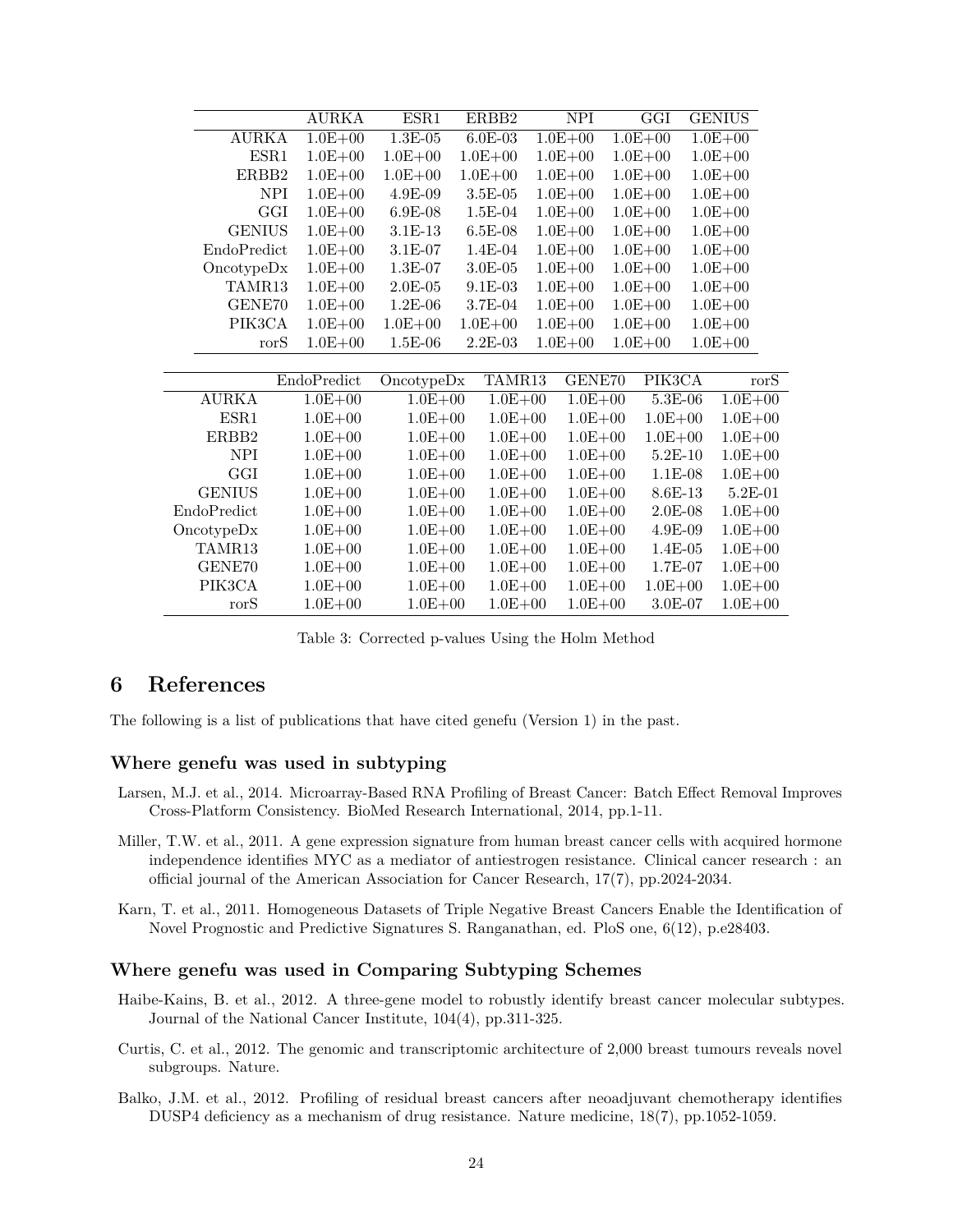- Paquet, E.R. and Hallett, M.T., 2015. Absolute Assignment of Breast Cancer Intrinsic Molecular Subtype. Journal of the National Cancer Institute, 107(1), pp.dju357-dju357.
- Patil, P. et al., 2015. Test set bias affects reproducibility of gene signatures. Bioinformatics, p.btv157.

#### **Where genefu was used to Compute Prognostic gene signature scores**

- Haibe-Kains, B. et al., 2008. A comparative study of survival models for breast cancer prognostication based on microarray data: does a single gene beat them all? Bioinformatics, 24(19), pp.2200-2208.
- Haibe-Kains, B. et al., 2010. A fuzzy gene expression-based computational approach improves breast cancer prognostication. Genome biology, 11(2), p.R18.
- Madden, S.F. et al., 2013. BreastMark: An Integrated Approach to Mining Publicly Available Transcriptomic Datasets Relating to Breast Cancer Outcome. Breast Cancer Research, 15(4), p.R52.
- Fumagalli, D. et al., 2014. Transfer of clinically relevant gene expression signatures in breast cancer: from Affymetrix microarray to Illumina RNA-Sequencing technology. BMC genomics, 15(1), p.1008.
- Beck A.H. et al., 2013. Significance Analysis of Prognostic Signatures. PLoS Computational Biology, 9(1), e1002875.

### **As well as other publications**

- APOBEC3B expression in breast cancer reflects cellular proliferation, while a deletion polymorphism is associated with immune activation.Cescon DW, Haibe-Kains B, Mak TW. Proc Natl Acad Sci U S A. 2015 Mar 3;112(9):2841-6. doi: 10.1073/pnas.1424869112. Epub 2015 Feb 17. PMID: 25730878
- Radovich M. et al., 2014. Characterizing the heterogeneity of triple-negative breast cancers using microdissected normal ductal epithelium and RNA-sequencing. Breast cancer research and treatment, 143(1), pp.57-68.
- Tramm T. et al., 2014. Relationship between the prognostic and predictive value of the intrinsic subtypes and a validated gene profile predictive of loco-regional control and benefit from post-mastectomy radiotherapy in patients with high-risk breast cancer. Acta Oncologica 53(10), pp.1337-1346.
- Doan, T.B. et al., 2014. Breast cancer prognosis predicted by nuclear receptor-coregulator networks. Molecular oncology 8(5), pp.998-1013.

## **7 Session Info**

**toLatex**(**sessionInfo**())

- R version 3.6.2 (2019-12-12), x86\_64-pc-linux-gnu
- Locale: LC\_CTYPE=en\_US.UTF-8, LC\_NUMERIC=C, LC\_TIME=en\_US.UTF-8, LC\_COLLATE=C, LC\_MONETARY=en\_US.UTF-8, LC\_MESSAGES=en\_US.UTF-8, LC\_PAPER=en\_US.UTF-8, LC\_NAME=C, LC\_ADDRESS=C, LC\_TELEPHONE=C, LC\_MEASUREMENT=en\_US.UTF-8, LC\_IDENTIFICATION=C
- Running under: Ubuntu 18.04.3 LTS
- Matrix products: default
- BLAS: /home/biocbuild/bbs-3.10-bioc/R/lib/libRblas.so
- LAPACK: /home/biocbuild/bbs-3.10-bioc/R/lib/libRlapack.so
- Base packages: base, datasets, grDevices, graphics, methods, parallel, stats, utils